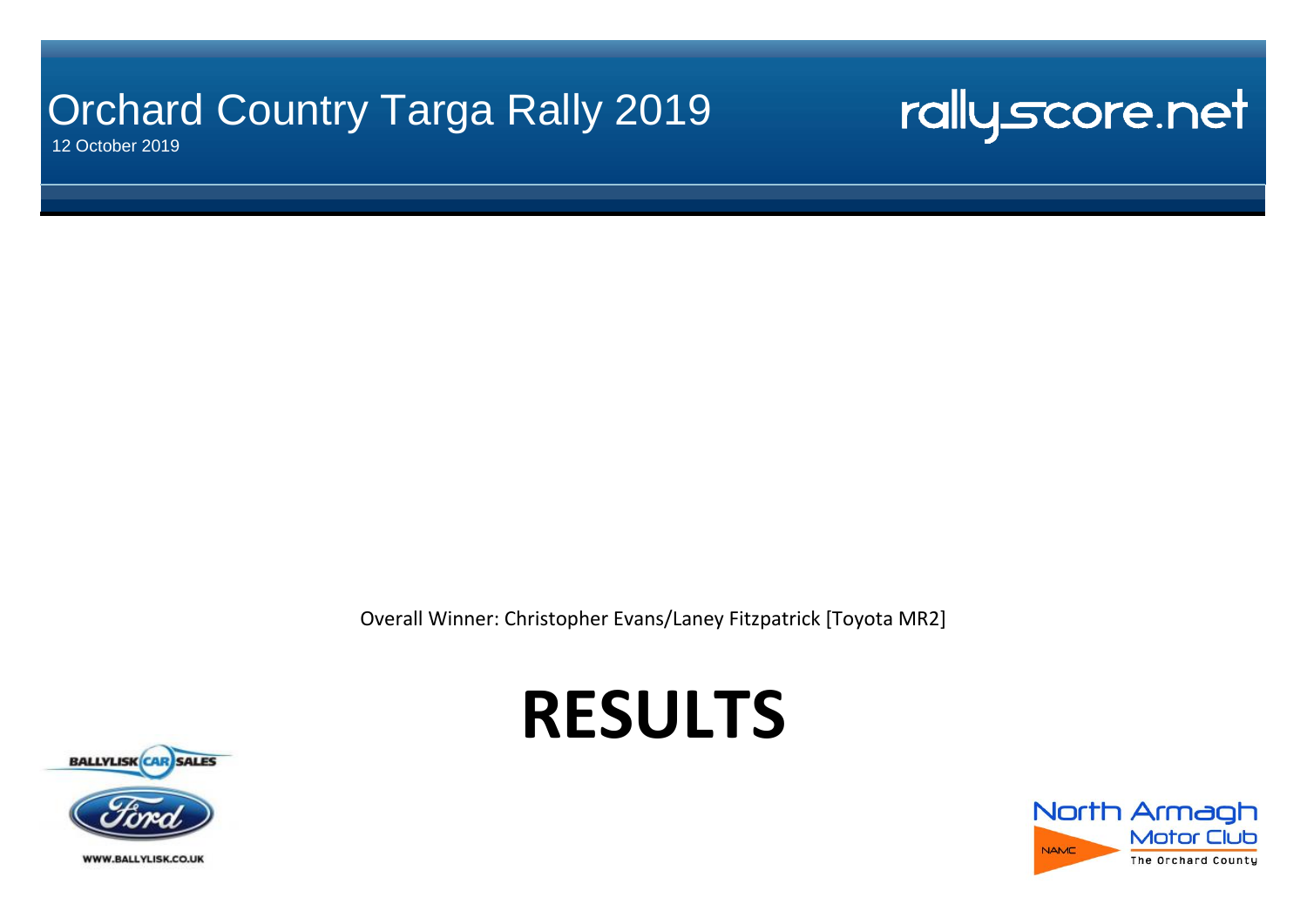|                |                | <b>Official Final Classification</b> |                          |                     |                |              |          |              |
|----------------|----------------|--------------------------------------|--------------------------|---------------------|----------------|--------------|----------|--------------|
| Pos            | <b>Num</b>     | Driver                               | Navigator                | Car                 | <b>Class</b>   | <b>Total</b> | Gap lead | Gap previous |
| $\mathbf{1}$   | $\mathbf{1}$   | Christopher Evans                    | Laney Fitzpatrick        | Toyota MR2          | $\overline{2}$ | 25:58        |          |              |
| $\overline{2}$ | 27             | Jordan Burns                         | David Bubulas            | <b>Ford Fiesta</b>  | 3              | 26:16        | 0:18     | 0:18         |
| 3              | 15             | <b>Brendan Mooney</b>                | John Nevin               | Mazda MX-5          | $\overline{2}$ | 26:35        | 0:37     | 0:19         |
| $\overline{4}$ | $\overline{4}$ | <b>Eric Patterson</b>                | <b>Raymond Donaldson</b> | Mazda MX-5          | $\overline{2}$ | 26:46        | 0:48     | 0:11         |
| 5              | 9              | Martin Loughran                      | Charlie Conway           | Mazda MX-5          | $\overline{2}$ | 26:48        | 0:50     | 0:02         |
| 6              | 5              | <b>Trevor Ferguson</b>               | <b>Gary Campbell</b>     | Mazda MX-5          | $\overline{2}$ | 26:56        | 0:58     | 0:08         |
| $\overline{7}$ | $\overline{7}$ | Liam Shaw                            | Conor Shaw               | Mazda MX-5          | $\overline{2}$ | 27:05        | 1:07     | 0:09         |
| 8              | 16             | <b>Peter Caldwell</b>                | <b>Jack Martin</b>       | Mazda MX-5          | $\overline{2}$ | 27:15        | 1:17     | 0:10         |
| 9              | 12             | Douglas Reid                         | Clive Thompson           | Mazda MX-5          | $\overline{2}$ | 27:22        | 1:24     | 0:07         |
| 10             | 28             | Drew Wylie                           | <b>Daniel Hamill</b>     | Mazda MX-5          | 4              | 27:41        | 1:43     | 0:19         |
| 11             | 41             | <b>Mark Gillis</b>                   | <b>Alan Gillis</b>       | Toyota MR2          | 4              | 27:51        | 1:53     | 0:10         |
| 12             | 14             | Harry Johnston                       | Ash Boulton              | Mazda MX-5          | $\overline{2}$ | 27:51        | 1:53     | 0:00         |
| 13             | 54             | Anthony Lyle                         | Sean McGuigan            | Mazda MX-5          | 6              | 27:57        | 1:59     | 0:06         |
| 14             | 18             | Adam Brogan                          | Mark Brogan              | Mazda MX-5          | 4              | 28:01        | 2:03     | 0:04         |
| 15             | 45             | Conor O'Boyle                        | Chris Johnson            | Mazda MX-5          | 4              | 28:05        | 2:07     | 0:04         |
| 16             | 10             | <b>Gordon McCready</b>               | <b>Rory Mallon</b>       | Toyota MR2          | $\overline{2}$ | 28:05        | 2:07     | 0:00         |
| 17             | 26             | Chris Henry                          | <b>Graeme Bailie</b>     | Mazda MX-5          | 4              | 28:15        | 2:17     | 0:10         |
| 18             | 35             | <b>Robert Haslett</b>                | <b>Peter Haslett</b>     | <b>Toyota Yaris</b> | 3              | 28:15        | 2:17     | 0:00         |
| 19             | 25             | Andrew Earney                        | Rachael O'Boyle          | <b>Toyota Yaris</b> | 3              | 28:18        | 2:20     | 0:03         |
| 20             | 6              | Dermot Carnegie                      | Mark Fitzsimon           | <b>Ford Escort</b>  | $\overline{2}$ | 28:19        | 2:21     | 0:01         |
| 21             | 19             | Padraig McAtamney                    | Liam McAtamney           | Mazda MX-5          | 4              | 28:21        | 2:23     | 0:02         |
| 22             | 67             | <b>Cahir Loftus</b>                  | Josh McErlean            | Mazda MX-5          | 6              | 28:21        | 2:23     | 0:00         |
| 23             | 23             | <b>Matthew Walker</b>                | <b>Ronald Walker</b>     | Mazda MX-5          | 4              | 28:30        | 2:32     | 0:09         |
| 24             | 58             | <b>Ryan McIvor</b>                   | Declan McKeown           | Mazda MX-5          | 6              | 28:42        | 2:44     | 0:12         |
| 25             | 55             | <b>Gary Healey</b>                   | Ed Magowan               | Mazda MX-5          | 6              | 28:47        | 2:49     | 0:05         |
| 26             | 20             | <b>Colin Hazelton</b>                | David White              | Mazda MX-5          | 4              | 28:49        | 2:51     | 0:02         |
| 27             | 33             | James Mansfield                      | <b>Tim Canniffe</b>      | Mazda MX-5          | 4              | 28:54        | 2:56     | 0:05         |
| 28             | 65             | Leslie Hawe                          | Jason McCammon           | Mazda MX-5          | 6              | 28:56        | 2:58     | 0:02         |
| 29             | 29             | Chris Nelson                         | lan Beavis               | Mazda MX-5          | 4              | 29:07        | 3:09     | 0:11         |
| 30             | 39             | Jonathan Henderson                   | John Henderson           | Nissan Micra        | 3              | 29:08        | 3:10     | 0:01         |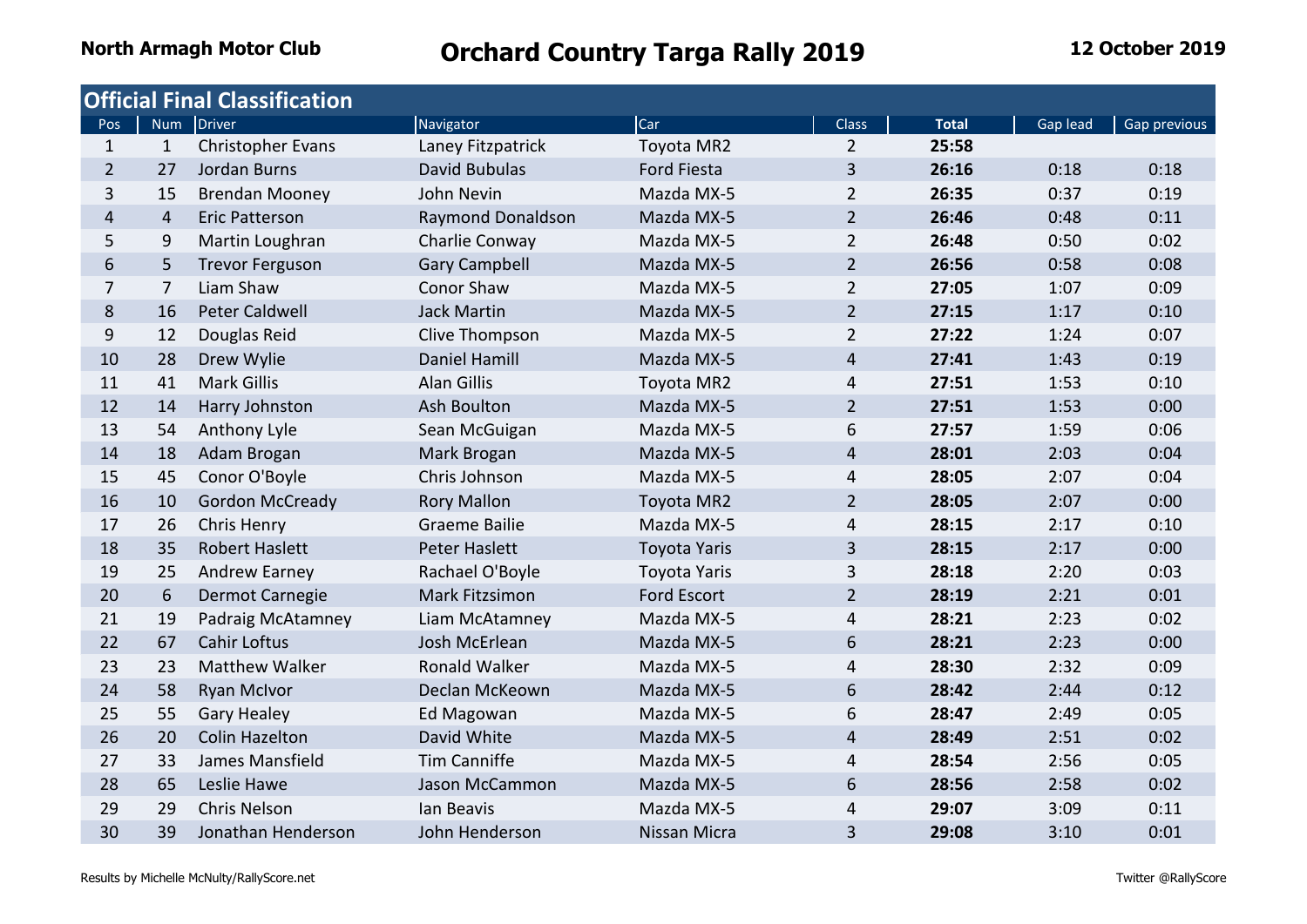|     |                | <b>Official Final Classification - continued</b> |                          |                           |                |              |          |              |
|-----|----------------|--------------------------------------------------|--------------------------|---------------------------|----------------|--------------|----------|--------------|
| Pos |                | Num Driver                                       | Navigator                | Car                       | <b>Class</b>   | <b>Total</b> | Gap lead | Gap previous |
| 31  | 34             | <b>Dessie Martin</b>                             | Philip Coote             | <b>Toyota Starlet</b>     | 3              | 29:14        | 3:16     | 0:06         |
| 32  | 71             | Enda Loftus                                      | Ciaran Mullan            | Mazda MX-5                | 6              | 29:23        | 3:25     | 0:09         |
| 33  | 50             | Robin Cuddy                                      | Caleb Cuddy              | Toyota MR2                | 6              | 29:26        | 3:28     | 0:03         |
| 34  | 40             | <b>Eric McIvor</b>                               | <b>Neil Warnock</b>      | Mazda MX-5                | 4              | 29:32        | 3:34     | 0:06         |
| 35  | 46             | <b>Matthew McGaffin</b>                          | <b>Aaron Nevin</b>       | Mazda MX-5                | 6              | 29:36        | 3:38     | 0:04         |
| 36  | 52             | Jonny Watson                                     | <b>Cyril Hawe</b>        | Mazda MX-5                | 6              | 29:36        | 3:38     | 0:00         |
| 37  | 32             | Chris Dunne                                      | <b>Brendan Whyte</b>     | MG Zr                     | 3              | 29:37        | 3:39     | 0:01         |
| 38  | 68             | Aidan McCloskey                                  | Shea McTaggart           | Mazda MX-5                | 6              | 29:49        | 3:51     | 0:12         |
| 39  | 60             | Leslie McLean                                    | Wayne Maxwell            | Mazda MX-5                | 6              | 29:50        | 3:52     | 0:01         |
| 40  | 38             | Ian Howard                                       | <b>Richard McFaul</b>    | Mazda MX-5                | $\overline{4}$ | 29:55        | 3:57     | 0:05         |
| 41  | 51             | <b>Adam Thompson</b>                             | <b>Brain Dewart</b>      | Mazda MX-5                | 6              | 30:03        | 4:05     | 0:08         |
| 42  | 57             | <b>Matty McAdoo</b>                              | Josh McAdoo              | <b>Ford Fiesta</b>        | 5              | 30:06        | 4:08     | 0:03         |
| 43  | 30             | Rodney McCready                                  | <b>Shiralee McCready</b> | Mazda MX-5                | 4              | 30:07        | 4:09     | 0:01         |
| 44  | 73             | Sean Devlin                                      | Sean Craig               | Toyota MR2                | 6              | 30:36        | 4:38     | 0:29         |
| 45  | 21             | James Crowe                                      | <b>Nick Theo</b>         | Mazda MX-5                | 4              | 30:46        | 4:48     | 0:10         |
| 46  | 74             | Mark Smyth                                       | Craig Smyth              | Mazda MX-5                | 6              | 31:01        | 5:03     | 0:15         |
| 47  | 47             | <b>Andrew McGaffin</b>                           | Laura McGaffin           | Mazda MX-5                | 6              | 31:05        | 5:07     | 0:04         |
| 48  | 24             | <b>Gilmore Magee</b>                             | <b>Ernest Magee</b>      | Mazda MX-5                | $\overline{4}$ | 31:07        | 5:09     | 0:02         |
| 49  | 43             | Fintan McGrady                                   | Gary White               | Mazda MX-5                | 4              | 31:12        | 5:14     | 0:05         |
| 50  | 17             | Neil Fletcher                                    | Adam McMullan            | <b>Ford Escort Mexico</b> | 4              | 31:16        | 5:18     | 0:04         |
| 51  | 66             | Kevin Kelly                                      | Jonathan Patterson       | Mazda MX-5                | 6              | 31:17        | 5:19     | 0:01         |
| 52  | 64             | <b>Richard Nesbitt</b>                           | <b>Molly Mullan</b>      | Mazda MX-5                | 6              | 31:31        | 5:33     | 0:14         |
| 53  | 69             | <b>Conor Crowley</b>                             | Damien Sullivan          | Toyota MR2                | 6              | 31:31        | 5:33     | 0:00         |
| 54  | 72             | <b>Millar Hood</b>                               | Robin McNinch            | Ford Puma                 | 5              | 31:56        | 5:58     | 0:25         |
| 55  | 75             | John Quinn                                       | Plunkett McKenna         | Toyota MR2                | 6              | 32:00        | 6:02     | 0:04         |
| 56  | 53             | David Truesdale                                  | Robin Stevenson          | Peugeot 206 GTi           | 5              | 33:17        | 7:19     | 1:17         |
|     | $\overline{2}$ | David Burns                                      | <b>Connor Murphy</b>     | <b>Ford Fiesta</b>        | $\mathbf{1}$   | <b>DNF</b>   |          |              |
|     | 8              | Norman Ferguson                                  | John Nicholl             | Peugeot 106               | $\mathbf{1}$   | <b>DNF</b>   |          |              |
|     | 48             | Derek Brogan                                     | Ewan Loughridge          | Mazda MX-5                | 6              | <b>DNF</b>   |          |              |
|     | 76             | <b>William Kealey</b>                            | James McMullen           | <b>Ford Fiesta</b>        | 5              | <b>DNF</b>   |          |              |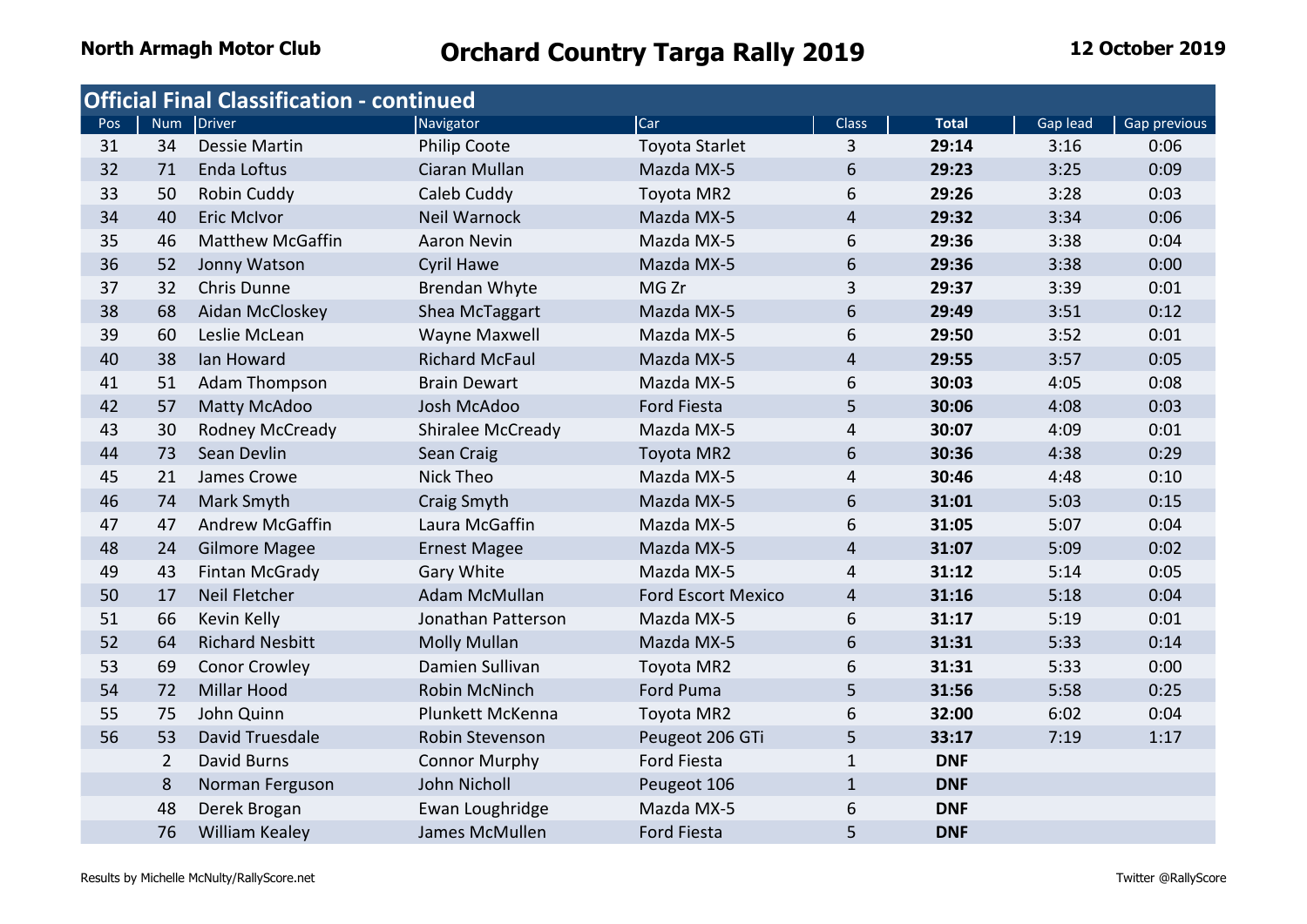|     |    | <b>Official Final Classification - continued</b> |                     |                       |              |              |          |              |
|-----|----|--------------------------------------------------|---------------------|-----------------------|--------------|--------------|----------|--------------|
| Pos |    | Num Driver                                       | Navigator           | Car                   | <b>Class</b> | <b>Total</b> | Gap lead | Gap previous |
|     | 42 | Darrell Burns                                    | <b>Norman Burns</b> | Ford Fiesta           |              | <b>DNF</b>   |          |              |
|     | 77 | Gareth Henry                                     | <b>Robin Pitts</b>  | Toyota MR2            |              | <b>DNF</b>   |          |              |
|     | 70 | Mark Thompson                                    | Kyle Thompson       | Mazda MX-5            | 6            | <b>DNF</b>   |          |              |
|     | 63 | Gillian Coughlan                                 | Colin Keegan        | <b>Vauxhall Corsa</b> |              | <b>DNF</b>   |          |              |
|     |    | Jim Allen                                        | Derek Craig         | <b>Renault Clio</b>   |              | <b>DNF</b>   |          |              |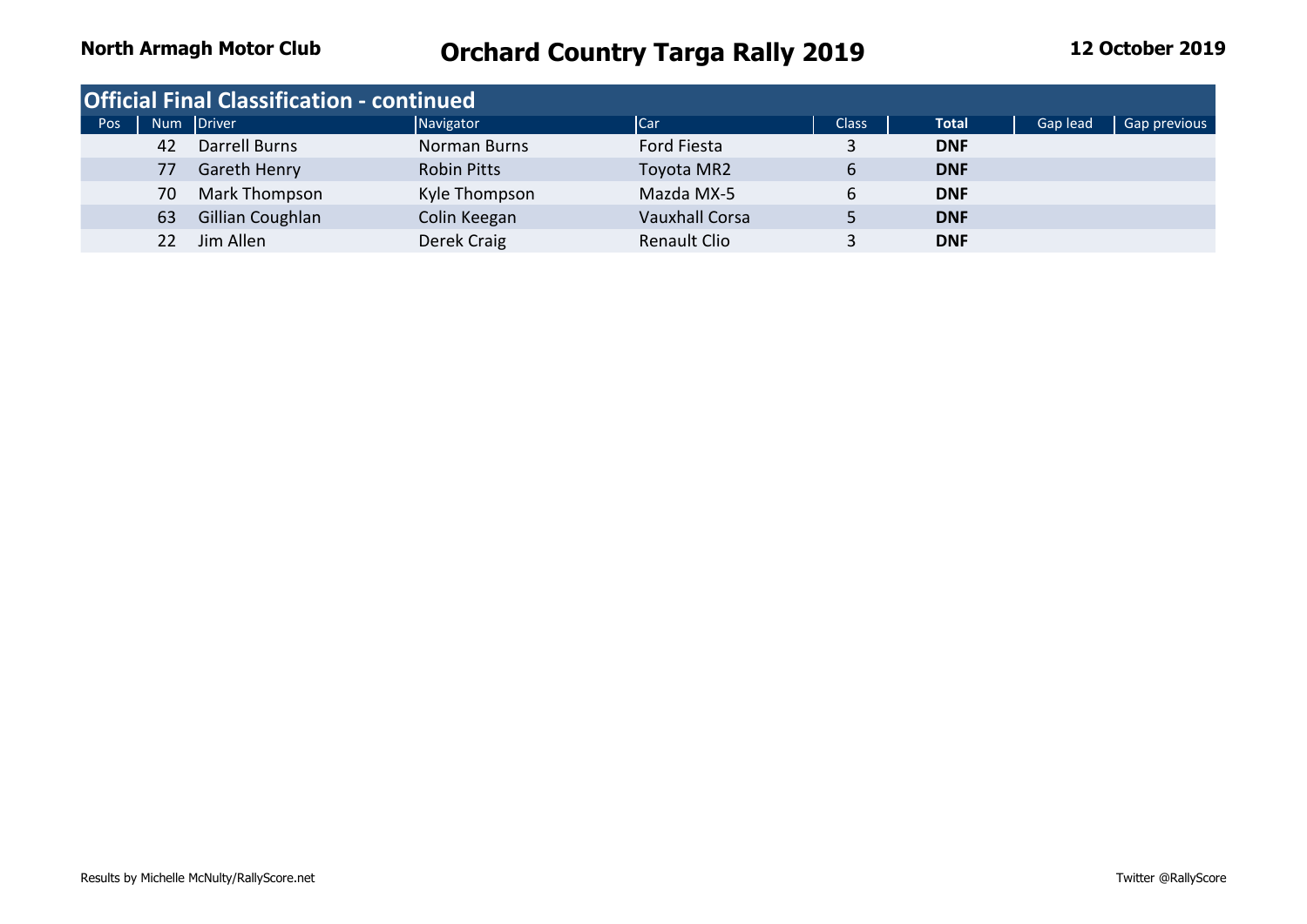|  | Class 1: Masters and Experts, Front Wheel Drive |             |            |                                       |  | Class 2: Masters and Experts, Rear Wheel Drive |              |       |
|--|-------------------------------------------------|-------------|------------|---------------------------------------|--|------------------------------------------------|--------------|-------|
|  | Pos Num Driver/Navigator                        | Car         | Total      | to lead<br>$\blacksquare$ to previous |  | Pos Num Driver/Navigator                       | <b>I</b> Car | Total |
|  | David Burns/Connor Murphy                       | Ford Fiesta | <b>DNF</b> |                                       |  | Christopher Evans/Laney Fitzpatrick            | Tovota MR2   | 25:58 |
|  | Norman Ferguson/John Nicholl                    | Peugeot 106 | <b>DNF</b> |                                       |  | Brendan Mooney/John Nevin                      | Mazda MX-5   | 26:35 |
|  |                                                 |             |            |                                       |  |                                                |              |       |

|  | Class 1: Masters and Experts, Front Wheel Drive |             |              |         |             |                |                 | Class 2: Masters and Experts, Rear Wheel Drive |             |              |         |             |
|--|-------------------------------------------------|-------------|--------------|---------|-------------|----------------|-----------------|------------------------------------------------|-------------|--------------|---------|-------------|
|  | Pos Num Driver/Navigator                        | Car         | <b>Total</b> | to lead | to previous |                |                 | Pos Num Driver/Navigator                       | <b>Car</b>  | <b>Total</b> | to lead | to previous |
|  | David Burns/Connor Murphy                       | Ford Fiesta | <b>DNF</b>   |         |             |                |                 | Christopher Evans/Laney Fitzpatrick            | Toyota MR2  | 25:58        |         |             |
|  | 8 Norman Ferguson/John Nicholl                  | Peugeot 106 | <b>DNF</b>   |         |             | $\mathbf{2}$   | 15              | Brendan Mooney/John Nevin                      | Mazda MX-5  | 26:35        | 0:37    | 0:37        |
|  |                                                 |             |              |         |             | 3              |                 | Eric Patterson/Raymond Donaldson               | Mazda MX-5  | 26:46        | 0:48    | 0:11        |
|  |                                                 |             |              |         |             | $\overline{4}$ |                 | Martin Loughran/Charlie Conway                 | Mazda MX-5  | 26:48        | 0:50    | 0:02        |
|  |                                                 |             |              |         |             | 5              |                 | Trevor Ferguson/Gary Campbell                  | Mazda MX-5  | 26:56        | 0:58    | 0:08        |
|  |                                                 |             |              |         |             | 6              |                 | Liam Shaw/Conor Shaw                           | Mazda MX-5  | 27:05        | 1:07    | 0:09        |
|  |                                                 |             |              |         |             |                |                 | 16 Peter Caldwell/Jack Martin                  | Mazda MX-5  | 27:15        | 1:17    | 0:10        |
|  |                                                 |             |              |         |             | 8              | 12              | Douglas Reid/Clive Thompson                    | Mazda MX-5  | 27:22        | 1:24    | 0:07        |
|  |                                                 |             |              |         |             |                | 14              | Harry Johnston/Ash Boulton                     | Mazda MX-5  | 27:51        | 1:53    | 0:29        |
|  |                                                 |             |              |         |             | 10             | 10 <sup>°</sup> | <b>Gordon McCready/Rory Mallon</b>             | Toyota MR2  | 28:05        | 2:07    | 0:14        |
|  |                                                 |             |              |         |             | 11             |                 | Dermot Carnegie/Mark Fitzsimon                 | Ford Escort | 28:19        | 2:21    | 0:14        |

|   |              | Class 3: Semi-Experts, Front Wheel Drive |                       |              |         |             |                  |     | Class 4: Semi-Experts, Rear Wheel Drive |            |       |         |      |
|---|--------------|------------------------------------------|-----------------------|--------------|---------|-------------|------------------|-----|-----------------------------------------|------------|-------|---------|------|
|   |              | Pos Num Driver/Navigator                 | Car                   | <b>Total</b> | to lead | to previous | Pos              |     | Num Driver/Navigator                    | Car        | Total | to lead |      |
|   |              | Jordan Burns/David Bubulas               | Ford Fiesta           | 26:16        |         |             |                  | 28  | Drew Wylie/Daniel Hamill                | Mazda MX-5 | 27:41 |         |      |
|   | $2 \quad 35$ | Robert Haslett/Peter Haslett             | Toyota Yaris          | 28:15        | 1:59    | 1:59        |                  |     | Mark Gillis/Alan Gillis                 | Toyota MR2 | 27:51 | 0:10    | 0:10 |
| 3 |              | Andrew Earney/Rachael O'Boyle            | Toyota Yaris          | 28:18        | 2:02    | 0:03        |                  | 18  | Adam Brogan/Mark Brogan                 | Mazda MX-5 | 28:01 | 0:20    | 0:10 |
|   | 4 39         | Jonathan Henderson/John Henderson        | Nissan Micra          | 29:08        | 2:52    | 0:50        | $4 \overline{ }$ | -45 | Conor O'Boyle/Chris Johnson             | Mazda MX-5 | 28:05 | 0:24    | 0:04 |
|   | 5 34         | Dessie Martin/Philip Coote               | <b>Toyota Starlet</b> | 29:14        | 2:58    | 0:06        |                  |     | 5 26 Chris Henry/Graeme Bailie          | Mazda MX-5 | 28:15 | 0:34    | 0:10 |
|   | $6 \quad 32$ | Chris Dunne/Brendan Whyte                | MG Zr                 | 29:37        | 3:21    | 0:23        | 6                |     | Padraig McAtamney/Liam McAtamney        | Mazda MX-5 | 28:21 | 0:40    | 0:06 |
|   | 42           | Darrell Burns/Norman Burns               | Ford Fiesta           | <b>DNF</b>   |         |             |                  |     | Matthew Walker/Ronald Walker            | Mazda MX-5 | 28:30 | 0:49    | 0:09 |
|   |              | 22 Jim Allen/Derek Craig                 | <b>Renault Clio</b>   | <b>DNF</b>   |         |             | 8                |     | Colin Hazelton/David White              | Mazda MX-5 | 28:49 | 1:08    | 0:19 |

| 3: Semi-Experts, Front Wheel Drive   |                     |            |         |             |                |           | Class 4: Semi-Experts, Rear Wheel Drive |                           |       |         |             |
|--------------------------------------|---------------------|------------|---------|-------------|----------------|-----------|-----------------------------------------|---------------------------|-------|---------|-------------|
| <b>Jum</b> Driver/Navigator          | Car                 | Total      | to lead | to previous |                |           | Pos Num Driver/Navigator                | Car                       | Total | to lead | to previous |
| 27 Jordan Burns/David Bubulas        | Ford Fiesta         | 26:16      |         |             |                | 28        | Drew Wylie/Daniel Hamill                | Mazda MX-5                | 27:41 |         |             |
| 35 Robert Haslett/Peter Haslett      | <b>Toyota Yaris</b> | 28:15      | 1:59    | 1:59        | $\overline{2}$ | 41        | Mark Gillis/Alan Gillis                 | Toyota MR2                | 27:51 | 0:10    | 0:10        |
| 25 Andrew Earney/Rachael O'Boyle     | Toyota Yaris        | 28:18      | 2:02    | 0:03        | 3              | 18        | Adam Brogan/Mark Brogan                 | Mazda MX-5                | 28:01 | 0:20    | 0:10        |
| 39 Jonathan Henderson/John Henderson | Nissan Micra        | 29:08      | 2:52    | 0:50        | 4              | 45        | Conor O'Boyle/Chris Johnson             | Mazda MX-5                | 28:05 | 0:24    | 0:04        |
| 34 Dessie Martin/Philip Coote        | Toyota Starlet      | 29:14      | 2:58    | 0:06        | 5              | -26       | Chris Henry/Graeme Bailie               | Mazda MX-5                | 28:15 | 0:34    | 0:10        |
| 32 Chris Dunne/Brendan Whyte         | MG Zr               | 29:37      | 3:21    | 0:23        | 6              | 19        | Padraig McAtamney/Liam McAtamney        | Mazda MX-5                | 28:21 | 0:40    | 0:06        |
| 42 Darrell Burns/Norman Burns        | Ford Fiesta         | <b>DNF</b> |         |             |                | 23        | Matthew Walker/Ronald Walker            | Mazda MX-5                | 28:30 | 0:49    | 0:09        |
| 22 Jim Allen/Derek Craig             | Renault Clio        | <b>DNF</b> |         |             | 8              | <b>20</b> | Colin Hazelton/David White              | Mazda MX-5                | 28:49 | 1:08    | 0:19        |
|                                      |                     |            |         |             | 9              | -33       | James Mansfield/Tim Canniffe            | Mazda MX-5                | 28:54 | 1:13    | 0:05        |
|                                      |                     |            |         |             | 10             | 29        | Chris Nelson/Ian Beavis                 | Mazda MX-5                | 29:07 | 1:26    | 0:13        |
|                                      |                     |            |         |             |                | 40        | Eric McIvor/Neil Warnock                | Mazda MX-5                | 29:32 | 1:51    | 0:25        |
|                                      |                     |            |         |             | 12             | 38        | Ian Howard/Richard McFaul               | Mazda MX-5                | 29:55 | 2:14    | 0:23        |
|                                      |                     |            |         |             | 13             | 30        | Rodney McCready/Shiralee McCready       | Mazda MX-5                | 30:07 | 2:26    | 0:12        |
|                                      |                     |            |         |             | 14             | 21        | James Crowe/Nick Theo                   | Mazda MX-5                | 30:46 | 3:05    | 0:39        |
|                                      |                     |            |         |             | 15             | 24        | Gilmore Magee/Ernest Magee              | Mazda MX-5                | 31:07 | 3:26    | 0:21        |
|                                      |                     |            |         |             | 16             | 43        | Fintan McGrady/Gary White               | Mazda MX-5                | 31:12 | 3:31    | 0:05        |
|                                      |                     |            |         |             | 17             | 17        | Neil Fletcher/Adam McMullan             | <b>Ford Escort Mexico</b> | 31:16 | 3:35    | 0:04        |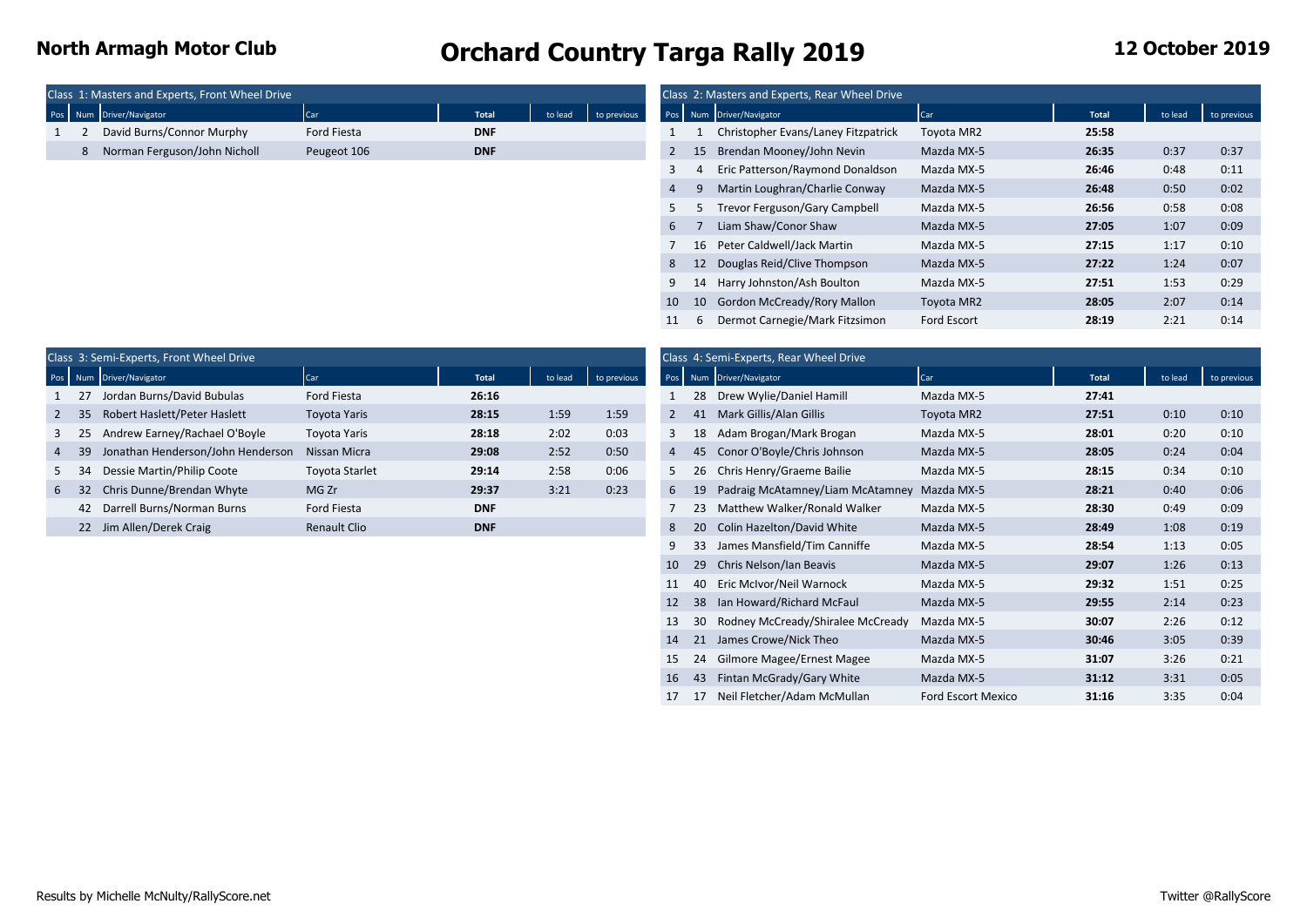|  | Class 5: Novices, Front Wheel Drive |                       |              |         |             |                |    | Class 6: Novices, Rear Wheel Drive |                                                                                                                 |              |      |      |
|--|-------------------------------------|-----------------------|--------------|---------|-------------|----------------|----|------------------------------------|-----------------------------------------------------------------------------------------------------------------|--------------|------|------|
|  | Pos Num Driver/Navigator            | Car                   | <b>Total</b> | to lead | to previous |                |    | Pos Num Driver/Navigator           | <b>Car</b>                                                                                                      | <b>Total</b> |      |      |
|  | Matty McAdoo/Josh McAdoo            | Ford Fiesta           | 30:06        |         |             |                |    | Anthony Lyle/Sean McGuigan         | Mazda MX-5                                                                                                      | 27:57        |      |      |
|  | Millar Hood/Robin McNinch           | Ford Puma             | 31:56        | 1:50    | 1:50        |                | 67 | Cahir Loftus/Josh McErlean         | Mazda MX-5                                                                                                      | 28:21        | 0:24 | 0:24 |
|  | David Truesdale/Robin Stevenson     | Peugeot 206 GTi       | 33:17        | 3:11    | 1:21        |                |    | 58 Ryan McIvor/Declan McKeown      | Mazda MX-5                                                                                                      | 28:42        | 0:45 | 0:21 |
|  | 76 William Kealey/James McMullen    | Ford Fiesta           | <b>DNF</b>   |         |             | $\overline{4}$ |    | 55 Gary Healey/Ed Magowan          | Mazda MX-5                                                                                                      | 28:47        | 0:50 | 0:05 |
|  | 63 Gillian Coughlan/Colin Keegan    | <b>Vauxhall Corsa</b> | <b>DNF</b>   |         |             |                | 65 | Leslie Hawe/Jason McCammon         | Mazda MX-5                                                                                                      | 28:56        | 0:59 | 0:09 |
|  |                                     |                       |              |         |             |                |    |                                    | the contract of the contract of the contract of the contract of the contract of the contract of the contract of |              |      |      |

|    | 5: Novices, Front Wheel Drive      |                       |            |         |             |                |    | Class 6: Novices, Rear Wheel Drive |            |              |         |             |
|----|------------------------------------|-----------------------|------------|---------|-------------|----------------|----|------------------------------------|------------|--------------|---------|-------------|
|    | <b>Jum</b> Driver/Navigator        | Car                   | Total      | to lead | to previous | Pos            |    | Num Driver/Navigator               | Car        | <b>Total</b> | to lead | to previous |
|    | 57 Matty McAdoo/Josh McAdoo        | Ford Fiesta           | 30:06      |         |             |                |    | 54 Anthony Lyle/Sean McGuigan      | Mazda MX-5 | 27:57        |         |             |
|    | 72 Millar Hood/Robin McNinch       | Ford Puma             | 31:56      | 1:50    | 1:50        | $\overline{2}$ | 67 | Cahir Loftus/Josh McErlean         | Mazda MX-5 | 28:21        | 0:24    | 0:24        |
|    | 53 David Truesdale/Robin Stevenson | Peugeot 206 GTi       | 33:17      | 3:11    | 1:21        | 3              | 58 | Ryan McIvor/Declan McKeown         | Mazda MX-5 | 28:42        | 0:45    | 0:21        |
|    | 76 William Kealey/James McMullen   | Ford Fiesta           | <b>DNF</b> |         |             | $\overline{4}$ | 55 | Gary Healey/Ed Magowan             | Mazda MX-5 | 28:47        | 0:50    | 0:05        |
| 63 | Gillian Coughlan/Colin Keegan      | <b>Vauxhall Corsa</b> | <b>DNF</b> |         |             | 5              | 65 | Leslie Hawe/Jason McCammon         | Mazda MX-5 | 28:56        | 0:59    | 0:09        |
|    |                                    |                       |            |         |             | 6              |    | Enda Loftus/Ciaran Mullan          | Mazda MX-5 | 29:23        | 1:26    | 0:27        |
|    |                                    |                       |            |         |             |                | 50 | Robin Cuddy/Caleb Cuddy            | Toyota MR2 | 29:26        | 1:29    | 0:03        |
|    |                                    |                       |            |         |             | 8              | 46 | Matthew McGaffin/Aaron Nevin       | Mazda MX-5 | 29:36        | 1:39    | 0:10        |
|    |                                    |                       |            |         |             | 9              | 52 | Jonny Watson/Cyril Hawe            | Mazda MX-5 | 29:36        | 1:39    | 0:00        |
|    |                                    |                       |            |         |             | 10             | 68 | Aidan McCloskey/Shea McTaggart     | Mazda MX-5 | 29:49        | 1:52    | 0:13        |
|    |                                    |                       |            |         |             | 11             | 60 | Leslie McLean/Wayne Maxwell        | Mazda MX-5 | 29:50        | 1:53    | 0:01        |
|    |                                    |                       |            |         |             | 12             | 51 | Adam Thompson/Brain Dewart         | Mazda MX-5 | 30:03        | 2:06    | 0:13        |
|    |                                    |                       |            |         |             | 13             | 73 | Sean Devlin/Sean Craig             | Toyota MR2 | 30:36        | 2:39    | 0:33        |
|    |                                    |                       |            |         |             | 14             | 74 | Mark Smyth/Craig Smyth             | Mazda MX-5 | 31:01        | 3:04    | 0:25        |
|    |                                    |                       |            |         |             | 15             | 47 | Andrew McGaffin/Laura McGaffin     | Mazda MX-5 | 31:05        | 3:08    | 0:04        |
|    |                                    |                       |            |         |             | 16             | 66 | Kevin Kelly/Jonathan Patterson     | Mazda MX-5 | 31:17        | 3:20    | 0:12        |
|    |                                    |                       |            |         |             | 17             | 64 | Richard Nesbitt/Molly Mullan       | Mazda MX-5 | 31:31        | 3:34    | 0:14        |
|    |                                    |                       |            |         |             | 18             | 69 | Conor Crowley/Damien Sullivan      | Toyota MR2 | 31:31        | 3:34    | 0:00        |
|    |                                    |                       |            |         |             | 19             | 75 | John Quinn/Plunkett McKenna        | Toyota MR2 | 32:00        | 4:03    | 0:29        |
|    |                                    |                       |            |         |             |                | 48 | Derek Brogan/Ewan Loughridge       | Mazda MX-5 | <b>DNF</b>   |         |             |
|    |                                    |                       |            |         |             |                | 77 | Gareth Henry/Robin Pitts           | Toyota MR2 | <b>DNF</b>   |         |             |
|    |                                    |                       |            |         |             |                |    | 70 Mark Thompson/Kyle Thompson     | Mazda MX-5 | <b>DNF</b>   |         |             |
|    |                                    |                       |            |         |             |                |    |                                    |            |              |         |             |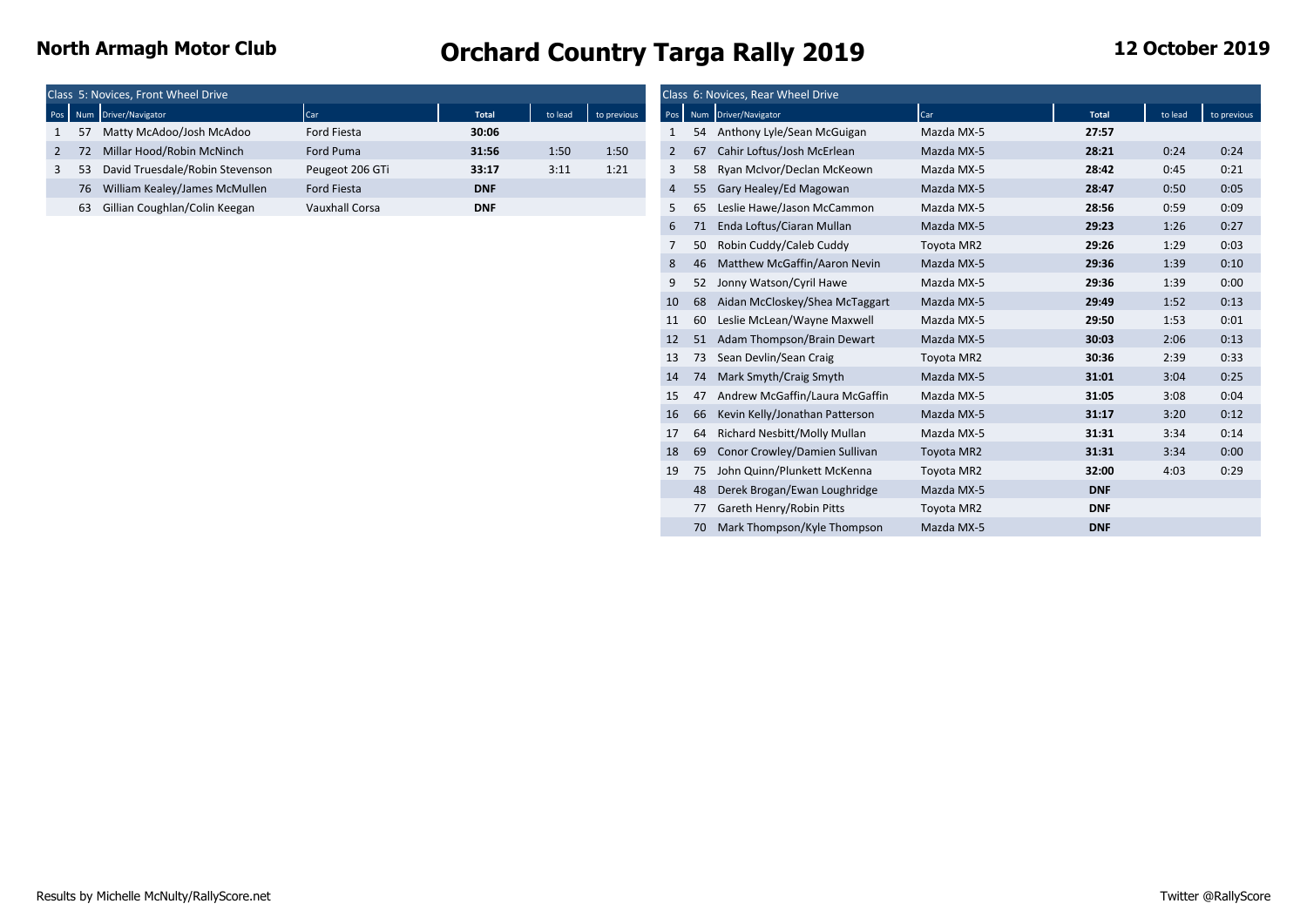| Pos<br>Oall Cls  |                |                | No Driver/Navigator (Car)                  | C <sub>l</sub> | T1             | T <sub>2</sub> | T <sub>3</sub><br>Manor 1 Garden 1 Dunkill 1 Coal 1 | T4                         | T <sub>5</sub><br>Patch 1 | T <sub>6</sub> | T <sub>7</sub><br>T8<br>Farm 1 Manor 2 Garden 2 Dunkill 2 | T <sub>9</sub> | <b>T10</b><br>Coal 2  | <b>T11</b><br>Patch 2 | T <sub>12</sub><br>Farm 2 | T <sub>13</sub><br>Manor 3 Garden 3 Dunkill 3 | T <sub>14</sub> | T <sub>15</sub> | T <sub>16</sub><br>Coal 3 | T <sub>17</sub><br>Patch 3 | <b>T18</b><br>Farm 3 | Road<br>Pen | <b>Total</b> |
|------------------|----------------|----------------|--------------------------------------------|----------------|----------------|----------------|-----------------------------------------------------|----------------------------|---------------------------|----------------|-----------------------------------------------------------|----------------|-----------------------|-----------------------|---------------------------|-----------------------------------------------|-----------------|-----------------|---------------------------|----------------------------|----------------------|-------------|--------------|
| 1 1              |                |                | 1 C Evans/L Fitzpatrick (Toyota MR2)       |                | $2 \quad 1:15$ | 1:50           | 1:27                                                | 1:47                       | 1:24                      | 1:36           | 1:46                                                      | 1:24           | 1:47                  | 1:15                  | 1:36                      | 1:14                                          | 1:44            | 1:25            | 1:47                      | 1:11                       | 1:30                 |             | 25:58        |
| $2 \quad 1$      |                | 27             | J Burns/D Bubulas (Ford Fiesta)            |                | $3 \quad 1:20$ | 1:51           | 1:27                                                | 1:50                       | 1:20                      | 1:42           | 1:48                                                      | 1:27           | 1:46                  | 1:16                  | 1:38                      | 1:14                                          | 1:46            | 1:24            | 1:44                      | 1:13                       | 1:30                 |             | 26:16        |
| 3 <sup>2</sup>   |                |                | 15 B Mooney/J Nevin (Mazda MX-5)           |                | $2 \quad 1:19$ | 1:54           | 1:27                                                | 1:53                       | 1:22                      | 1:43           | 1:50                                                      | 1:24           | 1:47                  | 1:19                  | 1:40                      | 1:13                                          | 1:46            | 1:24            | 1:46                      | 1:15                       | 1:33                 |             | 26:35        |
| $4 \overline{3}$ |                | 4              | E Patterson/R Donaldson (Mazda MX-5 2 1:21 |                |                | 1:53           | 1:28                                                | 1:51                       | 1:22                      | 1:43           | 1:47                                                      | 1:24           | 1:50                  | 1:18                  | 1:40                      | 1:16                                          | 1:48            | 1:24            | 1:50                      | 1:17                       | 1:34                 |             | 26:46        |
| 54               |                | 9              | M Loughran/C Conway (Mazda MX-5) 2 1:18    |                |                | 1:54           | 1:28                                                | 1:52                       | 1:22                      | 1:41           | 1:47                                                      |                | 1:25 $1:57^{10}$ 1:17 |                       | 1:40                      | 1:15                                          | 1:50            | 1:25            | 1:49                      | 1:17                       | 1:31                 |             | 26:48        |
| 6                | - 5            | 5              | T Ferguson/G Campbell (Mazda MX-5) 2 1:19  |                |                | 1:51           | 1:29                                                | 1:54                       | 1:21                      | 1:40           | 1:48                                                      | 1:28           | 1:51                  | 1:18                  | 1:43                      | 1:16                                          | 1:47            | 1:27            | 1:52                      | 1:17                       | 1:35                 |             | 26:56        |
| $7\quad 6$       |                | $\overline{7}$ | L Shaw/C Shaw (Mazda MX-5)                 |                | 2 1:19         | 1:53           | 1:31                                                | $2:00^{5}$                 | 1:20                      | 1:40           | 1:48                                                      | 1:27           | $1:59^{10}$           | 1:16                  | 1:39                      | 1:14                                          | 1:48            | 1:26            | $1:55^{5}$                | 1:16                       | 1:34                 |             | 27:05        |
| 8                | $\overline{7}$ |                | 16 P Caldwell/J Martin (Mazda MX-5)        |                | $2 \quad 1:19$ | 1:50           | 1:27                                                | $1:57^{5}$                 | 1:21                      | 1:52           | 1:49                                                      |                | 1:25 $1:56^5$         | 1:14                  | 1:41                      | 1:14                                          | 1:52            |                 | 1:24 $2:01^{10}$          | 1:15                       | 1:38                 |             | 27:15        |
| 9                | 8              |                | 12 D Reid/C Thompson (Mazda MX-5)          | 2              | 1:29           | 1:56           | 1:30                                                | 1:55                       | 1:22                      | 1:44           | 1:51                                                      | 1:26           | 1:51                  | 1:18                  | 1:42                      | 1:16                                          | 1:48            | 1:25            | $1:57^5$                  | 1:17                       | 1:35                 |             | 27:22        |
| 10 1             |                | 28             | D Wylie/D Hamill (Mazda MX-5)              | 4              | 1:24           | 1:56           | 1:29                                                | 2:01                       | 1:24                      | 1:49           | 1:56                                                      | 1:29           | 1:53                  | 1:17                  | 1:43                      | 1:17                                          | 1:48            | 1:27            | 1:52                      | 1:20                       | 1:36                 |             | 27:41        |
| 11 2             |                |                | 41 M Gillis/A Gillis (Toyota MR2)          | 4              | 1:21           | 1:58           | 1:27                                                | $2:06^M$                   | 1:30                      | 1:48           | 1:49                                                      | 1:28           | 1:52                  | 1:21                  | 1:42                      | 1:19                                          | 1:57            | 1:28            | 1:51                      | 1:19                       | 1:35                 |             | 27:51        |
| 12 9             |                |                | 14 H Johnston/A Boulton (Mazda MX-5)       | $\overline{2}$ | 1:21           | 1:59           | 1:29                                                | 1:52                       | 1:23                      | 1:46           | 1:56                                                      | 1:27           | $1:56^{5}$            | 1:16                  | 1:43                      | 1:18                                          | 1:57            | 1:33            | 1:57                      | 1:20                       | 1:38                 |             | 27:51        |
| 13 1             |                |                | 54 A Lyle/S McGuigan (Mazda MX-5)          |                | $6 \quad 1:22$ | 1:59           | 1:30                                                | $2:06^{F}$                 | 1:24                      | 1:51           | 1:51                                                      | 1:30           | 1:56                  | 1:18                  | 1:45                      | 1:18                                          | 1:51            | 1:28            | 1:51                      | 1:20                       | 1:37                 |             | 27:57        |
| 14 3             |                |                | 18 A Brogan/M Brogan (Mazda MX-5)          | 4              | 1:22           | 1:57           |                                                     | 1:31 1:51                  | 1:24                      | 1:50           | 1:52                                                      | 1:29           | 1:50                  | 1:18                  |                           | 1:42 $1:20^5$                                 | 1:55            | 1:29            | 1:48                      | 1:17                       | $2:06^M$             |             | 28:01        |
| 15 4             |                |                | 45 C O'Boyle/C Johnson (Mazda MX-5)        | 4              | 1:22           | 2:02           | 1:28                                                | 1:58                       | 1:24                      | 1:49           | 1:57                                                      | 1:29           | 1:55                  | 1:18                  | 1:44                      | 1:20                                          | 1:53            | 1:31            | 1:56                      | 1:20                       | 1:39                 |             | 28:05        |
| 16 10            |                |                | 10 G McCready/R Mallon (Toyota MR2)        |                | $2 \quad 1:26$ | 2:00           | 1:35                                                | 1:57                       | 1:22                      | 1:44           | 1:53                                                      | 1:28           | 1:51                  | 1:18                  | 1:43                      | 1:15                                          | 1:50            | 1:28            | 1:52                      | 1:17                       | $2:06^M$             |             | 28:05        |
| 17 5             |                |                | 26 C Henry/G Bailie (Mazda MX-5)           |                | 4 1:23         | 1:58           | 1:29                                                | 2:04                       | 1:25                      | 1:47           | 1:55                                                      | 1:30           | 1:58                  | 1:23                  |                           | $1:44$ $1:23^5$ $1:51$                        |                 | 1:30            | $2:00^{5}$                | 1:20                       | 1:35                 |             | 28:15        |
| 18 2             |                |                | 35 R Haslett/P Haslett (Toyota Yaris)      | 3              | 1:24           | 1:59           | $1:35$ $2:06^F$                                     |                            | 1:26                      | 1:52           | 1:53                                                      | 1:30           | 1:53                  | 1:22                  | 1:46                      | 1:20                                          | 1:51            | 1:29            | 1:51                      | 1:21 1:37                  |                      |             | 28:15        |
| 19 3             |                | 25             | A Earney/R O'Boyle (Toyota Yaris)          |                | $3 \quad 1:23$ | 1:56           | $1:52^{\mathsf{M}}$                                 | 1:56                       | 1:29                      | 1:46           | 1:54                                                      | 1:30           | 1:55                  | 1:21                  | 1:43                      | 1:20                                          | 1:53            | 1:29            | 1:55                      | 1:21                       | 1:35                 |             | 28:18        |
| 20 11            |                | 6              | D Carnegie/M Fitzsimon (Ford Escort) 2     |                | 1:25           | 2:05           | 1:32                                                | 1:56                       | 1:27                      | 1:47           | 1:57                                                      | 1:31           | 1:54                  | 1:24                  | 1:46                      | 1:20                                          | 1:56            | 1:30            | 1:51                      | 1:22 1:36                  |                      |             | 28:19        |
| $21 \quad 6$     |                | 19             | P McAtamney/L McAtamney (Mazda N 4         |                | 1:22           | 1:59           | 1:43                                                | 2:03                       | 1:22                      | 1:48           | 1:58                                                      | 1:29           | 1:56                  | 1:21                  | 1:49                      | 1:17                                          | 1:52            | 1:27            | $1:59^{5}$                | 1:20                       | 1:36                 |             | 28:21        |
| $22 \quad 2$     |                |                | 67 C Loftus/J McErlean (Mazda MX-5)        | 6              | 1:27           | 2:04           |                                                     | 1:30 $2:06^{\overline{M}}$ | 1:25                      | 1:50           | 1:58                                                      | 1:29           | 1:54                  | 1:23                  | 1:45                      | 1:19                                          | 1:54            | 1:27            | 1:52                      | 1:20                       | 1:38                 |             | 28:21        |
| $23 \quad 7$     |                |                | 23 M Walker/R Walker (Mazda MX-5)          | 4              | 1:21           | $2:48^{F}$     | 1:40                                                | 1:52                       | 1:22                      | 1:55           | 1:52                                                      |                | 1:27 $1:57^5$         | 1:17                  | 1:41                      | $1:21^5$                                      | 1:54            | 1:25            | 1:49                      | 1:17                       | 1:32                 |             | 28:30        |
| $24 \quad 3$     |                |                | 58 R McIvor/D McKeown (Mazda MX-5)         | 6              | 1:26           | 2:00           | 1:27                                                | $2:06^{F}$                 | 1:24                      | 1:50           | 1:58                                                      | 1:32           | $2:06^{\degree}$      | $1:22$ $1:47$         |                           | $1:26^{5}$                                    | 1:55            | 1:31            | 1:53                      | 1:22 1:37                  |                      |             | 28:42        |
| $25 \quad 4$     |                |                | 55 G Healey/E Magowan (Mazda MX-5)         | 6              | 1:25           | 2:22           | 1:39                                                | 2:01                       | 1:24                      | 1:53           | 1:59                                                      | 1:30           | 1:59                  | 1:18                  | 1:44                      | 1:19                                          | 1:55            | 1:30            | 1:52                      | $1:17$ $1:40^5$            |                      |             | 28:47        |
| 26 8             |                |                | 20 C Hazelton/D White (Mazda MX-5)         |                | 4 1:27         | 2:01           | 1:34                                                | 2:02                       | 1:28                      | 1:52           | 1:59                                                      | 1:29           | 1:58                  | 1:24                  | 1:46                      | 1:21 1:56                                     |                 | 1:29            | 2:00                      | $1:21$ $1:42$              |                      |             | 28:49        |
| 27 9             |                |                | 33 J Mansfield/T Canniffe (Mazda MX-5)     | 4              | 1:25           | 1:58           | 1:34                                                | $2:06^{F}$                 | 1:26                      | 1:59           | 1:52                                                      | 1:33           | $2:06^{F}$            | 1:22                  | 1:47                      | $1:26^{5}$                                    | 1:59            | 1:33            | 1:51                      | 1:20                       | 1:37                 |             | 28:54        |
| 28 5             |                | 65             | L Hawe/J McCammon (Mazda MX-5)             | 6              | 1:27           | 2:01           | 1:30                                                | $2:06^{F}$                 | 1:27                      | 1:49           | 2:05                                                      | 1:33           | 1:58                  | 1:22                  | 1:48                      | 1:22                                          | 1:57            | 1:31            | $2:01^{5}$                | 1:21                       | 1:38                 |             | 28:56        |
| 29 10            |                |                | 29 C Nelson/I Beavis (Mazda MX-5)          | 4              | 1:26           | 2:07           | 1:38                                                | 2:01                       | 1:32                      | 2:01           | 1:57                                                      | 1:33           | 1:52                  | 1:24                  | 1:51                      | 1:19                                          | 1:56            | 1:31            | 1:53                      | 1:25                       | 1:41                 |             | 29:07        |
| $30 \quad 4$     |                | 39             | J Henderson/J Henderson (Nissan Micr 3     |                | 1:25           | 1:59           | 1:32                                                | $2:06^{F}$                 | 1:32                      | 1:53           | 1:59                                                      | 1:34           | 1:57                  | 1:27                  | 1:47                      | 1:21                                          | 1:59            | 1:32            | $2:00^{5}$                | 1:25                       | 1:40                 |             | 29:08        |
| $31 \quad 5$     |                |                | 34 D Martin/P Coote (Toyota Starlet)       | 3              | 1:29           | 2:18           |                                                     | $1:33$ $2:06^M$            | 1:28                      | 1:50           | 2:01                                                      | 1:28           | 1:56                  | 1:29                  | 1:48                      | 1:20                                          | 1:59            | 1:28            | 1:59                      | 1:22                       | 1:40                 |             | 29:14        |
| $32 \quad 6$     |                |                | 71 E Loftus/C Mullan (Mazda MX-5)          | 6              | 1:32           | $2:48^{r}$     | $1:31$ $2:06^F$                                     |                            | 1:28                      | 1:52           | 1:58                                                      | 1:30           | 1:51                  | 1:23                  | 1:46                      | 1:20                                          | 1:57            | 1:31            | 1:51                      | 1:22                       | 1:37                 |             | 29:23        |
| 33 7             |                |                | 50 R Cuddy/C Cuddy (Toyota MR2)            | 6              | 1:32           | 2:09           | $1:28$ $2:06^F$                                     |                            | 1:34                      | 1:58           | 1:55                                                      | 1:30           | 2:01                  | 1:30                  | $1:57^5$                  | $1:27^5$                                      | 1:55            | 1:29            | 1:55                      | 1:23                       | 1:37                 |             | 29:26        |
| 34 11            |                |                | 40 E McIvor/N Warnock (Mazda MX-5)         | 4              | 1:29           | 2:06           |                                                     | $1:36$ 2:06 <sup>M</sup>   | 1:31                      | $2:06^{F}$     | 1:58                                                      | 1:36           | 1:56                  | 1:25                  | 1:51                      | 1:25                                          | 1:58            | 1:36            | 1:52                      | 1:23                       | 1:38                 |             | 29:32        |
| 35 8             |                |                | 46 M McGaffin/A Nevin (Mazda MX-5)         | 6              | 1:28           |                | $2:48^F$ 1:33 $2:06^F$                              |                            | 1:24                      | 1:50           | 2:06                                                      | 1:31           | 1:59                  |                       |                           | 1:21  1:44 $1:24^5$ 1:56                      |                 | 1:28            | 1:58                      | 1:21 1:39                  |                      |             | 29:36        |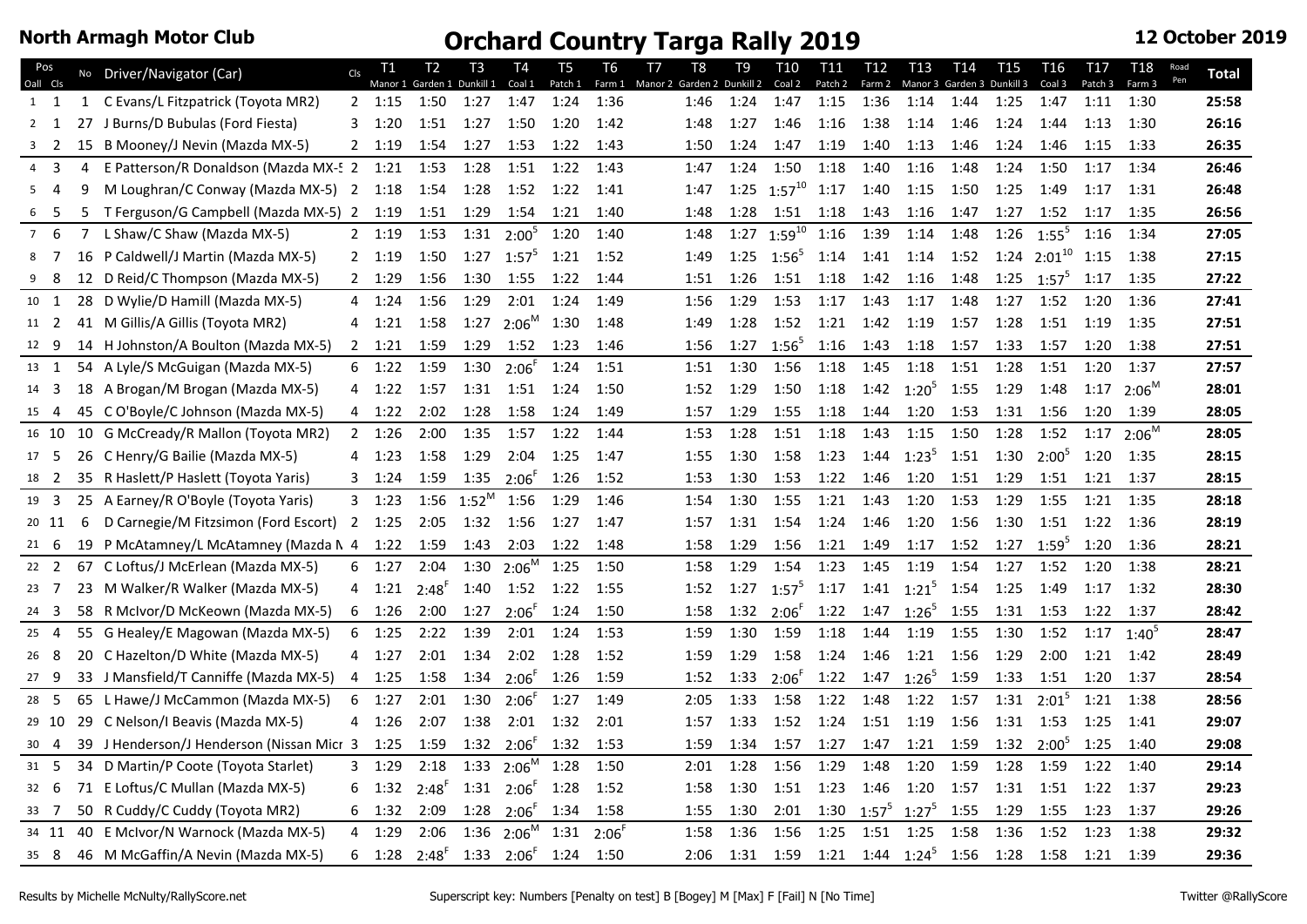| Pos<br>Oall Cls |    | No Driver/Navigator (Car)                      | Cls          | <b>T1</b>                 | Т2<br>Manor 1 Garden 1 Dunkill 1 | T3        | T4<br>Coal 1                                                          | Τ5<br>Patch 1 | T6<br>Farm 1        | T7<br>T8<br>Manor 2 Garden 2 Dunkill 2 | T9   | T <sub>10</sub><br>Coal 2                                         | T <sub>11</sub><br>Patch 2 | T12<br>Farm 2 | T13                           | T14<br>Manor 3 Garden 3 Dunkill 3          | T15  | T16<br>Coal 3                                                                     | T17<br>Patch <sub>3</sub>   | T18<br>Farm 3  | Road<br>Pen | Total      |
|-----------------|----|------------------------------------------------|--------------|---------------------------|----------------------------------|-----------|-----------------------------------------------------------------------|---------------|---------------------|----------------------------------------|------|-------------------------------------------------------------------|----------------------------|---------------|-------------------------------|--------------------------------------------|------|-----------------------------------------------------------------------------------|-----------------------------|----------------|-------------|------------|
| 36 9            |    | 52 J Watson/C Hawe (Mazda MX-5)                |              | 6 1:31                    | 2:01                             | 1:44      | 2:03                                                                  | 1:56          | 1:55                | 2:02                                   | 1:29 |                                                                   |                            |               |                               | 1:55 1:20 1:48 1:26 <sup>5</sup> 1:59 1:30 |      | 1:57                                                                              | 1:19                        | 1:41           |             | 29:36      |
| 37 6            |    | 32 C Dunne/B Whyte (MG Zr)                     |              | $3 \quad 1:32 \quad 2:17$ |                                  |           | 1:38 2:01 1:32                                                        |               | 2:02                | 2:20                                   |      | $1:38$ $2:06^{F}$ $1:27$ $1:49$ $1:27$                            |                            |               |                               | 2:03                                       | 1:33 | 1:06                                                                              | 1:26                        | 1:40           |             | 29:37      |
| 38 10           |    | 68 A McCloskey/S McTaggart (Mazda MX 6         |              |                           | $1:31$ $2:48^F$                  |           | $1:45$ $2:06^M$ $1:26$                                                |               | 1:57                | $1:24^{B}$                             | 1:34 | 1:56                                                              | 1:26                       | 1:54          | 1:24                          | 2:09                                       | 1:30 | 1:56                                                                              | 1:22                        | 1:41           |             | 29:49      |
| 39 11           |    | 60 L McLean/W Maxwell (Mazda MX-5)             | 6            | 1:28                      | 2:03                             |           | 1:43 $2:06^M$ 1:36                                                    |               | 1:57                | 1:59                                   | 1:44 | 2:00                                                              | 1:29                       | 1:49          | 1:26                          | 1:56                                       | 1:36 | 1:52 1:26                                                                         |                             | 1:40           |             | 29:50      |
| 40 12           |    | 38   Howard/R McFaul (Mazda MX-5)              |              | 4 1:25                    | 2:06                             |           | 1:31 2:02 1:28                                                        |               | 2:02                | $2:48^{F}$                             | 1:28 | 1:56                                                              | 1:23                       |               | $1:57$ $1:27^5$ $1:58$        |                                            | 1:28 |                                                                                   | 1:52 1:22 1:42 <sup>5</sup> |                |             | 29:55      |
| 41 12           |    | 51 A Thompson/B Dewart (Mazda MX-5)            | 6            | 1:33                      | 2:23                             |           | $1:31$ $2:06^F$ $1:25$                                                |               | 2:00                | $2:48^{r}$                             |      | 1:32 1:58 1:23                                                    |                            | 1:48          | 1:22 1:56                     |                                            | 1:30 |                                                                                   | 1:52 1:20 1:36              |                |             | 30:03      |
| 42 1            |    | 57 M McAdoo/J McAdoo (Ford Fiesta)             |              | $5 \quad 1:33$            | 2:14                             | 1:37      | $2:06^{F}$ 1:37                                                       |               | $2:06^M$            | 2:05                                   | 1:31 | 1:57                                                              | 1:26                       | 1:49          | 1:26                          | 1:59                                       | 1:31 | 1:57                                                                              | 1:28                        | 1:44           |             | 30:06      |
| 43 13           |    | 30 R McCready/S McCready (Mazda MX-5 4         |              |                           | $1:31$ $2:10$                    | 1:33      | $2:00$ $1:32$                                                         |               | 1:54                | 1:59                                   |      | 1:36 2:06 <sup>M</sup>                                            |                            |               |                               | 1:28 1:48 $1:31^5$ 2:00 1:34               |      | 1:56                                                                              | 1:40                        | 1:49           |             | 30:07      |
| 44 13           |    | 73 S Devlin/S Craig (Toyota MR2)               |              | 6 1:26                    | $2:48^{F}$                       |           | $1:36$ $2:06^F$ $1:33$                                                |               | 1:54                | 1:59                                   |      | $1:31$ $2:06^F$                                                   | 1:29                       |               |                               | 1:54 1:22 1:58 1:40                        |      | 2:02                                                                              | 1:29                        | 1:43           |             | 30:36      |
| 45 14           |    | 21 J Crowe/N Theo (Mazda MX-5)                 |              | 4 1:25                    | 2:08                             | 1:42      | 2:03                                                                  |               | $1:22 \quad 2:06^M$ | $2:48^{F}$                             | 1:30 | 2:00                                                              |                            | $1:27$ $1:55$ |                               | $1:17$ $2:48^F$                            | 1:28 | 1:53                                                                              | 1:16                        | 1:38           |             | 30:46      |
| 46 14           |    | 74 M Smyth/C Smyth (Mazda MX-5)                | 6            | 1:39                      | $2:48^{F}$                       | 1:36      | $2:06^{F}$                                                            | 1:32          | 2:00                | 2:45                                   | 1:36 | $2:06^{5}$                                                        | 1:29                       | 1:48          |                               | 1:27 $1:24^B$                              | 1:39 | 1:57                                                                              | 1:26                        | 1:43           |             | 31:01      |
| 47 15           |    | 47 A McGaffin/L McGaffin (Mazda MX-5)          |              | 6 1:27                    | 2:19                             |           | $1:31$ $2:06^F$ $1:26$ $2:06^M$                                       |               |                     | $2:48^{F}$                             |      | 1:32 $2:06^5$ 1:24 1:58 $1:26^5$ 2:17 1:31 $2:06^M$ 1:20 $1:42^5$ |                            |               |                               |                                            |      |                                                                                   |                             |                |             | 31:05      |
| 48 15           |    | 24 G Magee/E Magee (Mazda MX-5)                |              | 4 1:32                    | 2:18                             |           | 1:35 $2:03^5$ 1:32                                                    |               | 1:49                | $2:48^{\degree}$                       | 1:34 | 1:54                                                              |                            |               |                               |                                            |      | 1:28 1:45 1:27 2:48 <sup>F</sup> 1:32 1:59 <sup>5</sup>                           |                             | 1:26 1:37      |             | 31:07      |
| 49 16           |    | 43 F McGrady/G White (Mazda MX-5)              | 4            | 1:25                      | $2:48^{F}$                       |           | $1:34$ $2:06^M$ 1:33                                                  |               | $2:06^M$            | $2:48^{F}$                             |      | $1:29$ $2:00^5$ $1:24$ $1:54^5$ $1:24^5$ $1:50$ $1:26$            |                            |               |                               |                                            |      |                                                                                   | 1:55 1:24                   | $2:06^{\circ}$ |             | 31:12      |
| 50 17           |    | 17 N Fletcher/A McMullan (Ford Escort M 4      |              | 1:31                      | 2:03                             | 1:34 2:03 |                                                                       | 1:28          | 1:54                | 1:59                                   |      | $1:33$ $2:06^F$                                                   |                            |               |                               |                                            |      | $1:34$ $2:06^{\text{F}}$ $1:32$ $2:10$ $1:45$ $2:06^{\text{F}}$ $2:06^{\text{F}}$ |                             | 1:46           |             | 31:16      |
| 51 16           |    | 66 K Kelly/J Patterson (Mazda MX-5)            |              | $6$ 1:33                  | $2:48^{F}$                       | 1:33      | $2:06^{F}$                                                            | 1:28          | 1:54                | 2:15                                   | 1:42 | 2:05                                                              | 1:29                       |               | $2:06^{F}$ 1:32 <sup>5</sup>  | 2:05                                       | 1:34 | 2:02                                                                              | 1:25                        | 1:40           |             | 31:17      |
| 52 17           |    | 64 R Nesbitt/M Mullan (Mazda MX-5)             | 6            | 1:33                      | $2:48^{F}$                       |           | $1:28$ $2:06^{\text{F}}$ $1:30$                                       |               | $2:06^{\circ}$      | 2:04                                   | 1:37 | $2:06^{F}$                                                        | 1:34                       |               |                               | 2:04 $1:27^5$ 2:04 1:29                    |      | $2:06^M$ 1:23                                                                     |                             | $2:06^{F}$     |             | 31:31      |
| 53 18           |    | 69 C Crowley/D Sullivan (Toyota MR2)           |              | 6 1:36                    | 2:28                             | 1:37      | $2:06^{F}$ 1:40                                                       |               | $2:06^M$            | 2:11                                   | 1:36 | 2:06                                                              |                            |               | $1:29$ $2:06^M$ $1:33^5$ 2:05 |                                            | 1:36 | 2:00                                                                              | 1:29                        | 1:47           |             | 31:31      |
| 54 2            |    | 72 M Hood/R McNinch (Ford Puma)                |              | $5 \quad 1:44$            | $2:48^M$                         | 1:40      | $2:06^{F}$                                                            | 1:34          | 1:59                | 2:10                                   | 1:42 | $2:06^{F}$                                                        | 1:34                       | 2:02          | 1:28                          | 2:08                                       | 1:37 | 2:00                                                                              | 1:30                        | 1:48           |             | 31:56      |
| 55 19           |    | 75 J Quinn/P McKenna (Toyota MR2)              |              | $6$ 1:35                  | $2:48^{F}$                       |           | $1:44$ $2:06^M$                                                       | 1:42          | 2:01                | 2:13                                   |      | $1:36$ $2:06^{F}$                                                 |                            |               | $1:30$ $1:51$ $1:30^5$        | 2:02 1:37                                  |      | 2:05                                                                              | 1:28                        | $2:06^M$       |             | 32:00      |
| 56 3            |    | 53 D Truesdale/R Stevenson (Peugeot 206 5 1:47 |              |                           |                                  |           | $2:48^{F}$ 1:52 <sup>M</sup> 2:06 <sup>F</sup> 1:52 2:06 <sup>M</sup> |               |                     | $2:35^{5}$                             |      | $1:34$ $2:06^F$                                                   |                            |               |                               | $1:29$ $2:06^M$ $1:33$ $2:20$ $1:34$       |      |                                                                                   | 2:04 1:25 2:00              |                |             | 33:17      |
|                 | 2  | D Burns/C Murphy (Ford Fiesta)                 | $\mathbf{1}$ | 1:18                      | 1:57                             | 1:29      | 1:51 1:20                                                             |               | 1:40                | 1:49                                   | 1:28 | 1:47                                                              | 1:17                       | 1:39          |                               |                                            |      |                                                                                   |                             |                |             | <b>DNF</b> |
|                 | 8  | N Ferguson/J Nicholl (Peugeot 106)             |              | 1 1:26                    | 2:13                             | 1:37      | 1:53 1:25                                                             |               | 1:48                | 2:16                                   | 1:29 | 1:56                                                              | 1:35                       | 1:47          |                               |                                            |      |                                                                                   |                             |                |             | <b>DNF</b> |
|                 | 48 | D Brogan/E Loughridge (Mazda MX-5) 6           |              | 1:26                      | $2:48^{F}$                       | 1:30      | $2:01$ $1:27$                                                         |               | 1:53                | 1:59                                   | 1:31 | 1:53                                                              | $1:21$ $1:44$              |               |                               |                                            |      |                                                                                   |                             |                |             | <b>DNF</b> |
|                 |    | 76 W Kealey/J McMullen (Ford Fiesta)           |              | $5 \quad 1:52$            | $2:48^{F}$                       | 1:44      | $2:06^{F}$ 1:49                                                       |               | $2:06^M$            | $2:48^{F}$                             |      | $1:41$ $2:06^F$                                                   | 1:36                       | 1:53          |                               |                                            |      |                                                                                   |                             |                |             | <b>DNF</b> |
|                 | 42 | D Burns/N Burns (Ford Fiesta)                  | 3            | 1:23                      |                                  |           | $1:59$ $1:52^M$ $1:58$ $1:24$                                         |               | 1:44                |                                        |      |                                                                   |                            |               |                               |                                            |      |                                                                                   |                             |                |             | <b>DNF</b> |
|                 |    | 77 G Henry/R Pitts (Toyota MR2)                |              | $6$ 1:27                  | 2:00                             | 1:29      | $2:06^{F}$ 1:25                                                       |               | 1:55                |                                        |      |                                                                   |                            |               |                               |                                            |      |                                                                                   |                             |                |             | <b>DNF</b> |
|                 |    | 70 M Thompson/K Thompson (Mazda MX 6           |              | 1:30                      | 2:10                             | 1:30      | $2:06^M$                                                              | 1:32          | $2:06^M$            |                                        |      |                                                                   |                            |               |                               |                                            |      |                                                                                   |                             |                |             | <b>DNF</b> |
|                 |    | 63 G Coughlan/C Keegan (Vauxhall Corsa) 5      |              | 1:36                      | 2:20                             |           | $1:36$ $2:06^{F}$                                                     | 1:36          | 1:54                |                                        |      |                                                                   |                            |               |                               |                                            |      |                                                                                   |                             |                |             | <b>DNF</b> |
|                 |    | 22 J Allen/D Craig (Renault Clio)              |              |                           |                                  |           | 3 1:43 2:45 1:37 2:06 <sup>M</sup> 1:45 2:06 <sup>M</sup>             |               |                     |                                        |      |                                                                   |                            |               |                               |                                            |      |                                                                                   |                             |                |             | <b>DNF</b> |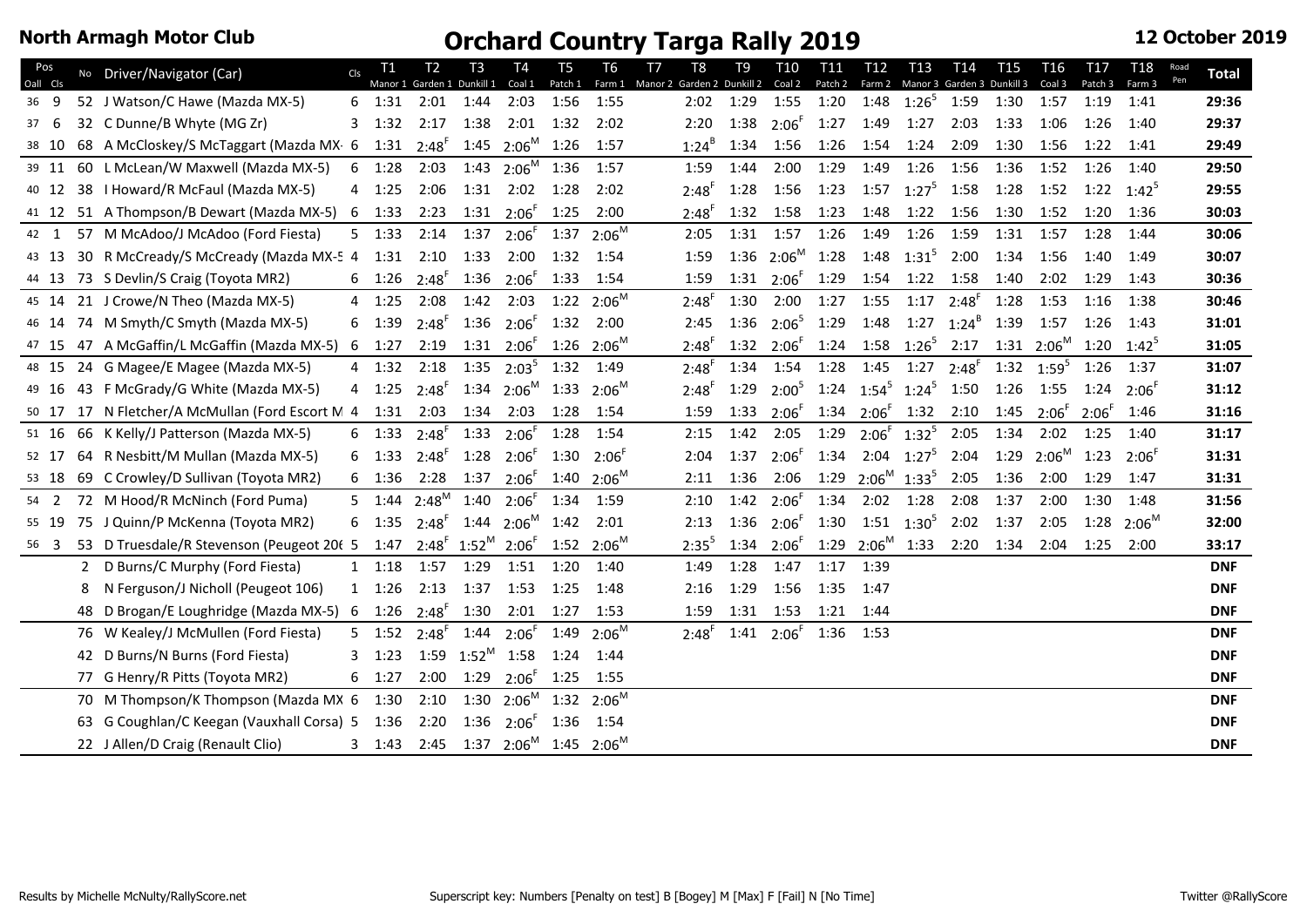| Pos<br>Oall Cls |    | No Driver/Navigator (Car)                        | Cls          | T1<br>Manor 1 | Т2<br>Garden 1 | T <sub>3</sub><br>Dunkill 1 | T <sub>4</sub><br>Coal 1 | T <sub>5</sub><br>Patch 1 | Т6<br>Farm 1   | T7<br>Manor 2 | T8<br>Garden 2 | T9<br>Dunkill 2 | T <sub>10</sub><br>Coal 2 | T <sub>11</sub><br>Patch 2 | T12<br>Farm 2 | T <sub>13</sub><br>Manor 3 | T <sub>14</sub><br>Garden 3 | <b>T15</b><br>Dunkill 3 | T <sub>16</sub><br>Coal 3 | T <sub>17</sub><br>Patch 3 | <b>T18</b><br>Farm 3 |
|-----------------|----|--------------------------------------------------|--------------|---------------|----------------|-----------------------------|--------------------------|---------------------------|----------------|---------------|----------------|-----------------|---------------------------|----------------------------|---------------|----------------------------|-----------------------------|-------------------------|---------------------------|----------------------------|----------------------|
| $1 \quad 1$     | 1  | C Evans/L Fitzpatrick (Toyota MR2)               | 2            | 1             |                | 1                           | $\mathbf{1}$             | 15                        | $\mathbf{1}$   |               | $\overline{2}$ | 1               | $\overline{2}$            | $\overline{2}$             | $\mathbf{1}$  | $\overline{2}$             | 2                           | 5                       | 4                         | $\mathbf{1}$               | $\mathbf{1}$         |
| 2               | 27 | J Burns/D Bubulas (Ford Fiesta)                  | 3            | 8             |                | 1                           | 2                        | 1                         | 6              |               | 5              | 7               | 1                         | 3                          | 2             | 2                          | 3                           | 1                       |                           |                            | 1                    |
| 2<br>3          |    | 15 B Mooney/J Nevin (Mazda MX-5)                 | 2            | 4             | 7              | 1                           | 9                        | 6                         |                |               | 11             |                 | 2                         | 18                         | 5             | 1                          | 3                           | 1                       |                           |                            |                      |
| 3<br>4          | 4  | E Patterson/R Donaldson (Mazda MX-5)             | 2            | 9             | 5              | $\overline{7}$              | 3                        | 6                         | $\overline{7}$ |               | 3              | 1               | 5                         | 10                         | 5             | 8                          | 6                           | $\mathbf{1}$            | 8                         | $\overline{7}$             | 6                    |
| 4<br>5.         | 9  | M Loughran/C Conway (Mazda MX-5)                 | 2            | 2             |                | 7                           | 6                        | 6                         | 5              |               | 3              | 4               | 31                        | 6                          | 5             | 6                          | 10                          | 5                       | 6                         | 7                          |                      |
| 5               | 5  | T Ferguson/G Campbell (Mazda MX-5)               | $2^{\circ}$  | 4             |                | 12                          | 11                       | 4                         | $\overline{2}$ |               |                | 11              | 7                         | 10                         | 13            | 8                          | 5                           | 11                      | 15                        | 7                          |                      |
| 7 6             |    | L Shaw/C Shaw (Mazda MX-5)                       | 2            | 4             | 5.             | 24                          | 19                       | $\mathbf{1}$              | $\overline{2}$ |               | 5              | 7               | 39                        | 3                          | 3             | $\overline{2}$             | 6                           | 9                       | 27                        | 5                          | 6                    |
| 8               | 16 | P Caldwell/J Martin (Mazda MX-5)                 |              | 4             |                | 1                           | 15                       | 4                         | 29             |               | 8              | 4               | 22                        | 1                          | 8             | 2                          | 16                          | 1                       | 48                        | 3                          | 24                   |
| 8               |    | 12 D Reid/C Thompson (Mazda MX-5)                |              | 42            | 9              | 18                          | 12                       | 6                         | 9              |               | 12             | 6               | 7                         | 10                         | 10            | 8                          | 6                           | 5                       | 34                        | 7                          | 8                    |
| 10 1            |    | 28 D Wylie/D Hamill (Mazda MX-5)                 | 4            | 20            | 9              | 12                          | 21                       | 15                        | 19             |               | 22             | 17              | 13                        | 6                          | 13            | 11                         | 6                           | 11                      | 15                        | 17                         | 13                   |
| 11 2            |    | 41 M Gillis/A Gillis (Toyota MR2)                |              | 9             | 14             | 1                           | 34                       | 43                        | 16             |               | 8              | 11              | 11                        | 20                         | 10            | 16                         | 32                          | 15                      | 9                         | 15                         | 8                    |
| 12 9            |    | 14 H Johnston/A Boulton (Mazda MX-5)             | 2            | 9             | 17             | 12                          | 6                        | 14                        | 12             |               | 22             | 7               | 22                        | 3                          | 13            | 14                         | 32                          | 43                      | 34                        | 17                         | 24                   |
| 13 1            |    | 54 A Lyle/S McGuigan (Mazda MX-5)                | 6            | 13            | 17             | 18                          | 34                       | 15                        | 28             |               | 12             | 26              | 22                        | 10                         | 23            | 14                         | 13                          | 15                      | 9                         | 17                         | 17                   |
| 14 3            | 18 | A Brogan/M Brogan (Mazda MX-5)                   |              | 13            | 12             | 24                          | 3                        | 15                        | 23             |               | 14             | 17              | 5                         | 10                         | 10            | 20                         | 22                          | 22                      | 5                         | 7                          | 52                   |
| 15 4            |    | 45 C O'Boyle/C Johnson (Mazda MX-5)              | 4            | 13            | 29             | 7                           | 17                       | 15                        | 19             |               | 24             | 17              | 19                        | 10                         | 18            | 20                         | 18                          | 34                      | 31                        | 17                         | 30                   |
| 16 10           |    | 10 G McCready/R Mallon (Toyota MR2)              | $\mathbf{2}$ | 29            | 23             | 40                          | 15                       | 6                         | 9              |               | 17             | 11              | $\overline{7}$            | 10                         | 13            | 6                          | 10                          | 15                      | 15                        | $\overline{7}$             | 52                   |
| 17 5            |    | 26 C Henry/G Bailie (Mazda MX-5)                 |              | 17            | 14             | 12                          | 33                       | 24                        | 14             |               | 20             | 26              | 35                        | 29                         | 18            | 33                         | 13                          | 28                      | 43                        | 17                         | 8                    |
| 18 2            |    | 35 R Haslett/P Haslett (Toyota Yaris)            |              | 20            | 17             | 40                          | 34                       | 29                        | 29             |               | 17             | 26              | 13                        | 25                         | 26            | 20                         | 13                          | 22                      | 9                         | 27                         | 17                   |
| 19 3            |    | 25 A Earney/R O'Boyle (Toyota Yaris)             | 3            | 17            | 9              | 63                          | 13                       | 42                        | 12             |               | 19             | 26              | 19                        | 20                         | 13            | 20                         | 18                          | 22                      | 27                        | 27                         | 8                    |
| 20 11           | 6  | D Carnegie/M Fitzsimon (Ford Escort)             | 2            | 22            | 33             | 30                          | 13                       | 33                        | 14             |               | 24             | 34              | 16                        | 34                         | 26            | 20                         | 26                          | 28                      | 9                         | 32                         | 13                   |
| 216             | 19 | P McAtamney/L McAtamney (Mazda MX- 4             |              | 13            | 17             | 57                          | 28                       | 6                         | 16             |               | 27             | 17              | 22                        | 20                         | 40            | 11                         | 16                          | 11                      | 40                        | 17                         | 13                   |
| 22 <sub>2</sub> |    | 67 C Loftus/J McErlean (Mazda MX-5)              | 6            | 35            | 32             | 18                          | 34                       | 24                        | 23             |               | 27             | 17              | 16                        | 29                         | 23            | 16                         | 20                          | 11                      | 15                        | 17                         | 24                   |
| 23 7            | 23 | M Walker/R Walker (Mazda MX-5)                   |              | 9             | 52             | 54                          | 6                        | 6                         | 41             |               | 14             | 7               | 31                        | 6                          | 8             | 27                         | 20                          | 5                       | 6                         | 7                          |                      |
| 24 3            |    | 58 R McIvor/D McKeown (Mazda MX-5)               | 6            | 29            | 23             | 1                           | 34                       | 15                        | 23             |               | 27             | 39              | 47                        | 25                         | 30            | 38                         | 22                          | 34                      | 24                        | 32                         | 17                   |
| 25 <sub>4</sub> |    | 55 G Healey/E Magowan (Mazda MX-5)               | 6            | 22            | 48             | 53                          | 21                       | 15                        | 33             |               | 32             | 26              | 39                        | 10                         | 18            | 16                         | 22                          | 28                      | 15                        | $\overline{7}$             | 32                   |
| 26 8            |    | 20 C Hazelton/D White (Mazda MX-5)               |              | 35            | 26             | 36                          | 26                       | 36                        | 29             |               | 32             | 17              | 35                        | 34                         | 26            | 27                         | 26                          | 22                      | 43                        | 27                         | 41                   |
| 27 9            |    | 33 J Mansfield/T Canniffe (Mazda MX-5)           | 4            | 22            | 14             | 36                          | 34                       | 29                        | 47             |               | 14             | 42              | 47                        | 25                         | 30            | 38                         | 39                          | 43                      | 9                         | 17                         | 17                   |
| 28 5            |    | 65 L Hawe/J McCammon (Mazda MX-5)                | 6            | 35            | 26             | 18                          | 34                       | 33                        | 19             |               | 43             | 42              | 35                        | 25                         | 34            | 30                         | 32                          | 34                      | 48                        | 27                         | 24                   |
| 29 10           |    | 29 C Nelson/I Beavis (Mazda MX-5)                | 4            | 29            | 36             | 51                          | 21                       | 46                        | 51             |               | 24             | 42              | 11                        | 34                         | 44            | 16                         | 26                          | 34                      | 24                        | 42                         | 38                   |
|                 |    | 30 4 39 J Henderson/J Henderson (Nissan Micra) 3 |              | 22            | 17             | 30                          | 34                       | 46                        | 33             |               | 32             | 46              | 31                        | 42                         | 30            | 27                         | 39                          | 41                      | 43                        | 42                         | 32                   |
| 31 5            |    | 34 D Martin/P Coote (Toyota Starlet)             | 3            | 42            | 44             | 32                          | 34                       | 36                        | 23             |               | 40             | 11              | 22                        | 47                         | 34            | 20                         | 39                          | 15                      | 40                        | 32                         | 32                   |
| 32 6            |    | 71 E Loftus/C Mullan (Mazda MX-5)                | 6            | 50            | 52             | 24                          | 34                       | 36                        | 29             |               | 27             | 26              | 7                         | 29                         | 26            | 20                         | 32                          | 34                      | 9                         | 32                         | 17                   |
| 33 7            |    | 50 R Cuddy/C Cuddy (Toyota MR2)                  | 6            | 50            | 38             | 7                           | 34                       | 55                        | 46             |               | 20             | 26              | 45                        | 54                         | 52            | 44                         | 22                          | 22                      | 27                        | 38                         | 17                   |
| 34 11           |    | 40 E McIvor/N Warnock (Mazda MX-5)               | 4            | 42            | 34             | 43                          | 34                       | 45                        | 55             |               | 27             | 50              | 22                        | 39                         | 44            | 37                         | 36                          | 49                      | 15                        | 38                         | 24                   |
| 35 8            |    | 46 M McGaffin/A Nevin (Mazda MX-5)               | 6            | 40            | 52             | 32                          | 34                       | 15                        | 23             |               | 45             | 34              | 39                        | 20                         | 18            | 34                         | 26                          | 15                      | 39                        | 27                         | 30                   |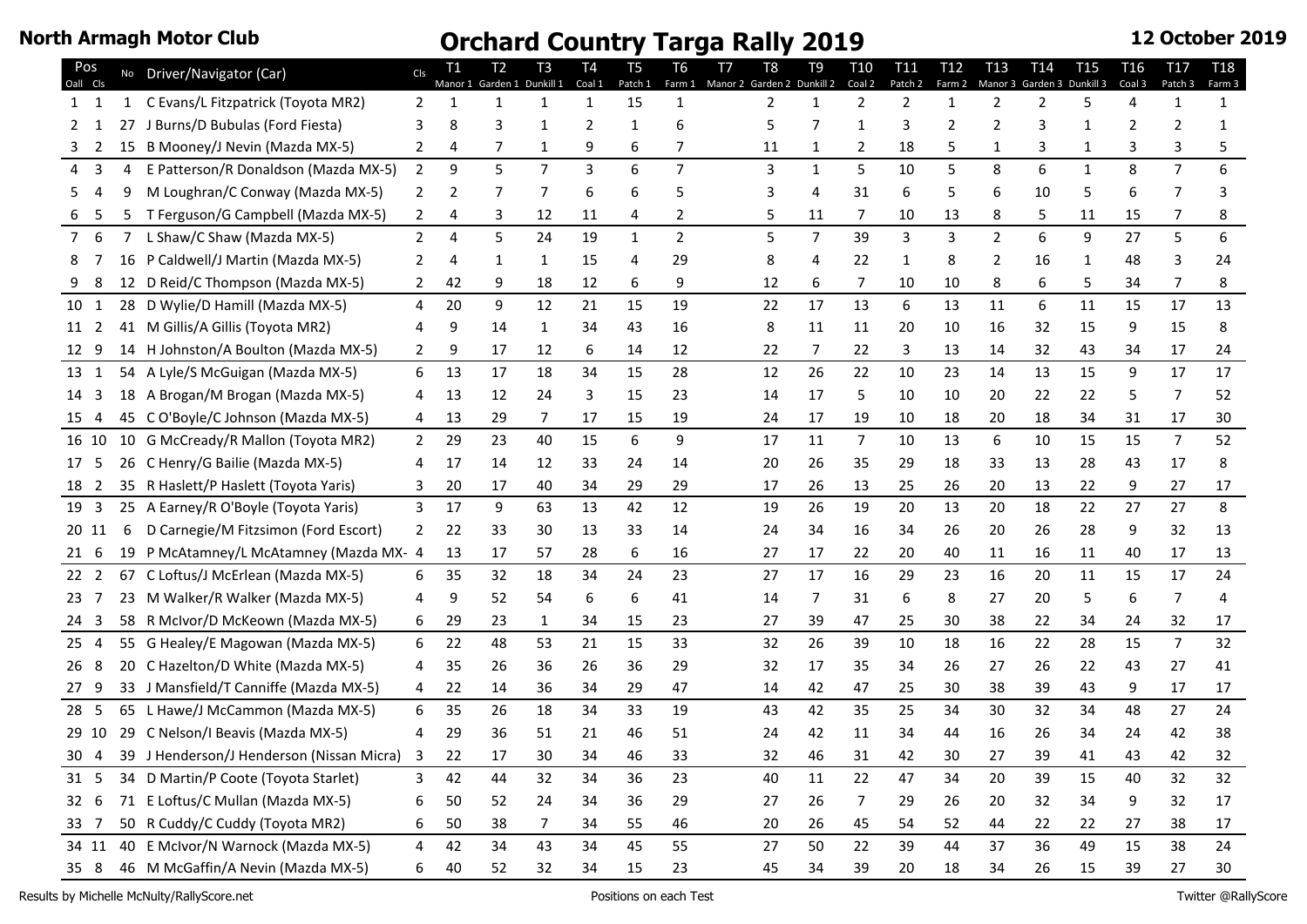| Pos<br>Oall Cls |    | No Driver/Navigator (Car)                    | Cls | <b>T1</b><br>Manor 1 | T <sub>2</sub><br>Garden 1 | T <sub>3</sub><br>Dunkill 1 | T <sub>4</sub><br>Coal 1 | T <sub>5</sub><br>Patch 1 | T <sub>6</sub><br>Farm 1 | T <sub>7</sub><br>Manor 2 | T8<br>Garden 2 | T <sub>9</sub><br>Dunkill 2 | T <sub>10</sub><br>Coal 2 | T <sub>11</sub><br>Patch 2 | T <sub>12</sub><br>Farm 2 | T <sub>13</sub><br>Manor 3 | T <sub>14</sub><br>Garden 3 | T <sub>15</sub><br>Dunkill 3 | T <sub>16</sub><br>Coal 3 | T <sub>17</sub><br>Patch <sub>3</sub> | <b>T18</b><br>Farm 3 |
|-----------------|----|----------------------------------------------|-----|----------------------|----------------------------|-----------------------------|--------------------------|---------------------------|--------------------------|---------------------------|----------------|-----------------------------|---------------------------|----------------------------|---------------------------|----------------------------|-----------------------------|------------------------------|---------------------------|---------------------------------------|----------------------|
| 36 9            |    | 52 J Watson/C Hawe (Mazda MX-5)              | 6   | 46                   | 26                         | 59                          | 28                       | 65                        | 41                       |                           | 41             | 17                          | 19                        | 19                         | 34                        | 38                         | 39                          | 28                           | 34                        | 15                                    | 38                   |
| 37<br>-6        |    | 32 C Dunne/B Whyte (MG Zr)                   | 3   | 50                   | 43                         | 51                          | 21                       | 46                        | 53                       |                           | 51             | 56                          | 47                        | 42                         | 40                        | 44                         | 46                          | 43                           | $\mathbf{1}$              | 46                                    | 32                   |
| 38 10           |    | 68 A McCloskey/S McTaggart (Mazda MX-5)      | 6   | 46                   | 52                         | 62                          | 34                       | 29                        | 44                       |                           | $\mathbf{1}$   | 46                          | 22                        | 40                         | 48                        | 34                         | 51                          | 28                           | 31                        | 32                                    | 38                   |
| 39 11           |    | 60 L McLean/W Maxwell (Mazda MX-5)           | 6   | 40                   | 30                         | 57                          | 34                       | 57                        | 44                       |                           | 32             | 60                          | 42                        | 47                         | 40                        | 38                         | 26                          | 49                           | 15                        | 46                                    | 32                   |
| 40 12           |    | 38   Howard/R McFaul (Mazda MX-5)            | 4   | 22                   | 34                         | 24                          | 26                       | 36                        | 53                       |                           | 54             | 11                          | 22                        | 29                         | 52                        | 44                         | 36                          | 15                           | 15                        | 32                                    | 41                   |
| 41 12           |    | 51 A Thompson/B Dewart (Mazda MX-5)          | 6   | 54                   | 49                         | 24                          | 34                       | 24                        | 49                       |                           | 54             | 39                          | 35                        | 29                         | 34                        | 30                         | 26                          | 28                           | 15                        | 17                                    | 13                   |
| 42 1            |    | 57 M McAdoo/J McAdoo (Ford Fiesta)           | 5   | 54                   | 42                         | 47                          | 34                       | 59                        | 55                       |                           | 43             | 34                          | 31                        | 40                         | 40                        | 38                         | 39                          | 34                           | 34                        | 50                                    | 46                   |
| 43 13           |    | 30 R McCready/S McCready (Mazda MX-5)        | 4   | 46                   | 39                         | 32                          | 19                       | 46                        | 36                       |                           | 32             | 50                          | 47                        | 45                         | 34                        | 52                         | 44                          | 46                           | 31                        | 55                                    | 50                   |
| 44 13           |    | 73 S Devlin/S Craig (Toyota MR2)             | 6   | 29                   | 52                         | 43                          | 34                       | 53                        | 36                       |                           | 32             | 34                          | 47                        | 47                         | 48                        | 30                         | 36                          | 55                           | 50                        | 52                                    | 44                   |
| 45 14           |    | 21 J Crowe/N Theo (Mazda MX-5)               | 4   | 22                   | 37                         | 56                          | 28                       | 6                         | 55                       |                           | 54             | 26                          | 42                        | 42                         | 51                        | 11                         | 55                          | 15                           | 24                        | 5                                     | 24                   |
| 46 14           |    | 74 M Smyth/C Smyth (Mazda MX-5)              | 6   | 61                   | 52                         | 43                          | 34                       | 46                        | 49                       |                           | 53             | 50                          | 47                        | 47                         | 34                        | 44                         | $\mathbf{1}$                | 54                           | 34                        | 46                                    | 44                   |
| 47 15           |    | 47 A McGaffin/L McGaffin (Mazda MX-5)        | 6   | 35                   | 46                         | 24                          | 34                       | 29                        | 55                       |                           | 54             | 39                          | 47                        | 34                         | 54                        | 38                         | 53                          | 34                           | 54                        | 17                                    | 41                   |
| 48 15           |    | 24 G Magee/E Magee (Mazda MX-5)              | 4   | 50                   | 44                         | 40                          | 28                       | 46                        | 19                       |                           | 54             | 46                          | 16                        | 45                         | 23                        | 44                         | 55                          | 41                           | 40                        | 46                                    | 17                   |
| 49 16           |    | 43 F McGrady/G White (Mazda MX-5)            | 4   | 22                   | 52                         | 36                          | 34                       | 53                        | 55                       |                           | 54             | 17                          | 42                        | 34                         | 48                        | 34                         | 10                          | 9                            | 27                        | 41                                    | 52                   |
| 50 17           |    | 17 N Fletcher/A McMullan (Ford Escort Mexi 4 |     | 46                   | 30                         | 36                          | 28                       | 36                        | 36                       |                           | 32             | 42                          | 47                        | 56                         | 57                        | 53                         | 52                          | 56                           | 54                        | 56                                    | 47                   |
| 51 16           |    | 66 K Kelly/J Patterson (Mazda MX-5)          | 6   | 54                   | 52                         | 32                          | 34                       | 36                        | 36                       |                           | 49             | 58                          | 46                        | 47                         | 57                        | 53                         | 48                          | 46                           | 50                        | 42                                    | 32                   |
| 52 17           |    | 64 R Nesbitt/M Mullan (Mazda MX-5)           | 6   | 54                   | 52                         | 7                           | 34                       | 43                        | 55                       |                           | 42             | 55                          | 47                        | 56                         | 56                        | 44                         | 47                          | 22                           | 54                        | 38                                    | 52                   |
| 53 18           |    | 69 C Crowley/D Sullivan (Toyota MR2)         | 6   | 59                   | 50                         | 47                          | 34                       | 60                        | 55                       |                           | 47             | 50                          | 47                        | 47                         | 57                        | 55                         | 48                          | 49                           | 43                        | 52                                    | 48                   |
| 54 2            |    | 72 M Hood/R McNinch (Ford Puma)              | 5   | 63                   | 52                         | 54                          | 34                       | 55                        | 47                       |                           | 46             | 58                          | 47                        | 56                         | 55                        | 50                         | 50                          | 52                           | 43                        | 54                                    | 49                   |
| 55 19           |    | 75 J Quinn/P McKenna (Toyota MR2)            | 6   | 58                   | 52                         | 59                          | 34                       | 61                        | 51                       |                           | 48             | 50                          | 47                        | 54                         | 44                        | 51                         | 45                          | 52                           | 53                        | 50                                    | 52                   |
| 56 3            |    | 53 D Truesdale/R Stevenson (Peugeot 206 G 5  |     | 64                   | 52                         | 63                          | 34                       | 64                        | 55                       |                           | 52             | 46                          | 47                        | 47                         | 57                        | 55                         | 54                          | 46                           | 52                        | 42                                    | 51                   |
|                 | 2  | D Burns/C Murphy (Ford Fiesta)               | 1   | $\overline{2}$       | 12                         | 12                          | 3                        | $\mathbf{1}$              | $\overline{2}$           |                           | 8              | 11                          | $\overline{2}$            | 6                          | 3                         |                            |                             |                              |                           |                                       |                      |
|                 | 8  | N Ferguson/J Nicholl (Peugeot 106)           | 1   | 29                   | 41                         | 47                          | 9                        | 24                        | 16                       |                           | 50             | 17                          | 22                        | 59                         | 30                        |                            |                             |                              |                           |                                       |                      |
|                 | 48 | D Brogan/E Loughridge (Mazda MX-5)           | 6   | 29                   | 52                         | 18                          | 21                       | 33                        | 33                       |                           | 32             | 34                          | 13                        | 20                         | 18                        |                            |                             |                              |                           |                                       |                      |
|                 | 76 | W Kealey/J McMullen (Ford Fiesta)            | 5   | 65                   | 52                         | 59                          | 34                       | 63                        | 55                       |                           | 54             | 57                          | 47                        | 60                         | 47                        |                            |                             |                              |                           |                                       |                      |
|                 | 42 | D Burns/N Burns (Ford Fiesta)                | 3   | 17                   | 17                         | 63                          | 17                       | 15                        | 9                        |                           |                |                             |                           |                            |                           |                            |                             |                              |                           |                                       |                      |
|                 | 77 | G Henry/R Pitts (Toyota MR2)                 | 6   | 35                   | 23                         | 12                          | 34                       | 24                        | 41                       |                           |                |                             |                           |                            |                           |                            |                             |                              |                           |                                       |                      |
|                 | 70 | M Thompson/K Thompson (Mazda MX-5) 6         |     | 45                   | 39                         | 18                          | 34                       | 46                        | 55                       |                           |                |                             |                           |                            |                           |                            |                             |                              |                           |                                       |                      |
|                 |    | 63 G Coughlan/C Keegan (Vauxhall Corsa)      | 5   | 59                   | 47                         | 43                          | 34                       | 57                        | 36                       |                           |                |                             |                           |                            |                           |                            |                             |                              |                           |                                       |                      |
|                 |    | 22 J Allen/D Craig (Renault Clio)            | 3   | 62                   | 51                         | 47                          | 34                       | 62                        | 55                       |                           |                |                             |                           |                            |                           |                            |                             |                              |                           |                                       |                      |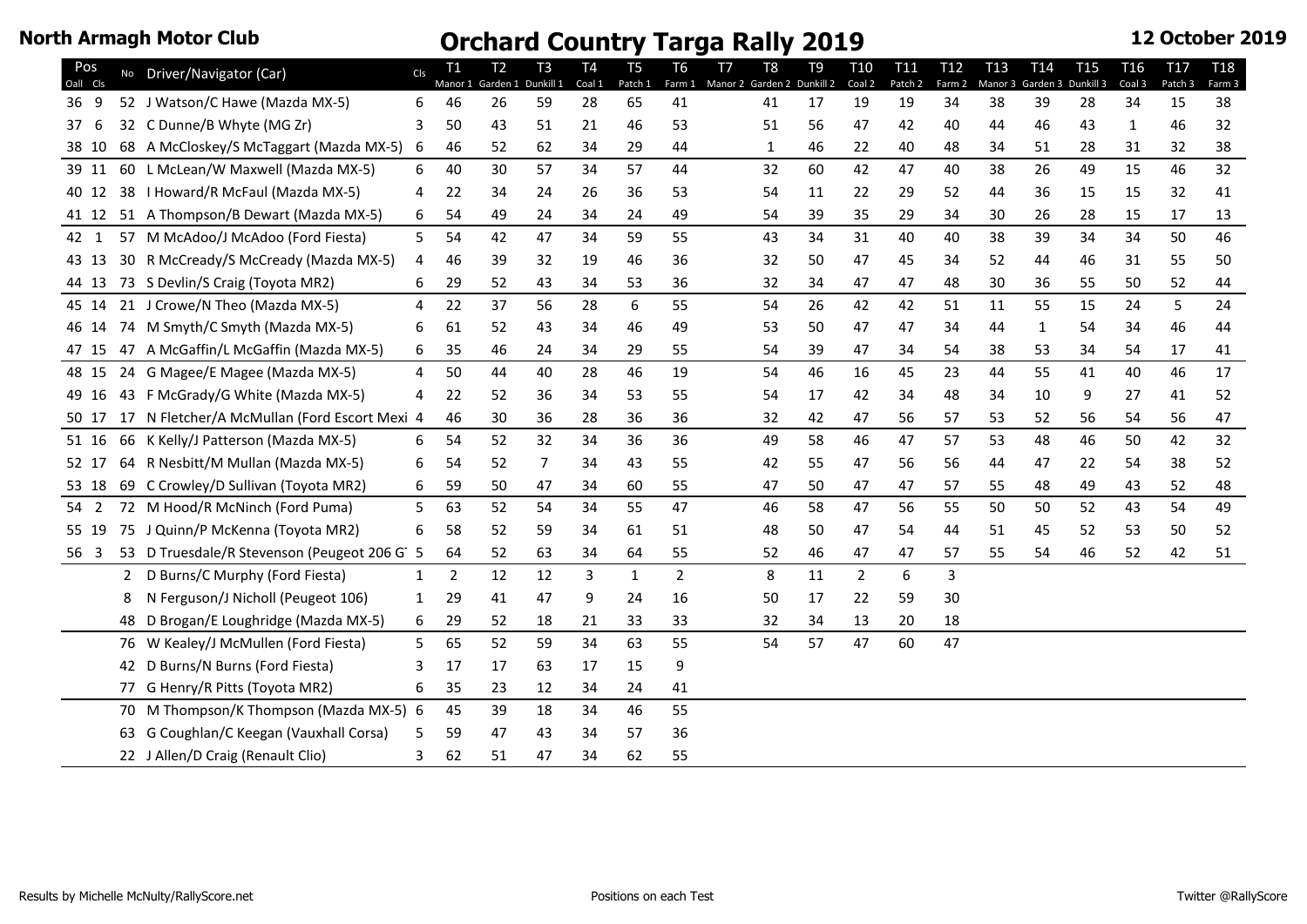| Pos<br>Oall Cls |              | No Driver/Navigator (Car)                        | <b>CIs</b>     | T1<br>Manor 1 | T2.<br>Garden 1 | T <sub>3</sub><br>Dunkill 1 | T <sub>4</sub><br>Coal 1 | T <sub>5</sub><br>Patch 1 | T6<br>Farm 1 | T7<br>Manor 2 Garden 2 | T8 | T <sub>9</sub><br>Dunkill 2 | T <sub>10</sub><br>Coal 2 | <b>T11</b><br>Patch 2 | T12<br>Farm 2  | T13<br>Manor 3 | T <sub>14</sub><br>Garden 3 | T15<br>Dunkill 3 | T <sub>16</sub><br>Coal 3 | T <sub>17</sub><br>Patch 3 | <b>T18</b><br>Farm 3 |
|-----------------|--------------|--------------------------------------------------|----------------|---------------|-----------------|-----------------------------|--------------------------|---------------------------|--------------|------------------------|----|-----------------------------|---------------------------|-----------------------|----------------|----------------|-----------------------------|------------------|---------------------------|----------------------------|----------------------|
| 1 1             | $\mathbf{1}$ | C Evans/L Fitzpatrick (Toyota MR2)               | 2              |               |                 | $\mathbf{1}$                | $\mathbf{1}$             | $\mathbf{1}$              | 1            |                        | 1  | $\mathbf{1}$                | $\mathbf{1}$              | $\mathbf{1}$          | 1              | 1              | $\mathbf 1$                 | 1                | $\mathbf{1}$              | $\mathbf{1}$               | $\mathbf{1}$         |
| 2               | 27           | J Burns/D Bubulas (Ford Fiesta)                  | 3              |               |                 | 3                           | 2                        | 2                         | 2            |                        |    | 2                           | 2                         | 2                     | $\overline{2}$ | 2              |                             | 2                | 2                         |                            | 2                    |
| 3 2             |              | 15 B Mooney/J Nevin (Mazda MX-5)                 | 2              | 4             |                 | 5                           | 4                        | 6                         | 6            |                        |    | 6                           | 3                         | 5                     | 5              | 3              | 3                           | 3                |                           | 3                          |                      |
| 4 <sub>3</sub>  | 4            | E Patterson/R Donaldson (Mazda MX-5)             | $\overline{2}$ | 9             | 8               | $\overline{7}$              | 4                        | 6                         | 6            |                        | 6  | 4                           | 3                         | 4                     | 4              | 4              | 4                           | 4                | 4                         | 4                          |                      |
| 5.<br>4         | q            | M Loughran/C Conway (Mazda MX-5)                 | 2              | 2             |                 | 5                           | 3                        | 3                         | 4            |                        |    | 3                           | 7                         | 7                     | 6              |                | 6                           | 5                | 5                         | 5                          |                      |
| 5               | 5            | T Ferguson/G Campbell (Mazda MX-5)               | $\mathbf{2}$   | 4             |                 | 4                           | 4                        | 3                         | 3            |                        |    |                             | 6                         | 6                     | 7              | 6              |                             |                  |                           |                            |                      |
| 76              |              | L Shaw/C Shaw (Mazda MX-5)                       | $\mathbf{2}$   | 4             | 5               | 8                           | 11                       | 9                         | 8            |                        | 8  | 8                           | 9                         | 9                     | 9              | 8              | $\overline{7}$              | $\overline{7}$   | $\overline{7}$            | $\overline{7}$             | $\overline{7}$       |
| 8               | 16           | P Caldwell/J Martin (Mazda MX-5)                 |                |               | 2               | 2                           | 4                        | 3                         | 9            |                        |    | 9                           | 8                         | 8                     | 8              |                | 8                           | 8                |                           | 8                          |                      |
| 8               |              | 12 D Reid/C Thompson (Mazda MX-5)                | 2              | 42            | 23              | 18                          | 12                       | 12                        | 12           |                        | 11 | 10                          | 10                        | 10                    | 10             | 9              | 9                           |                  |                           | 9                          |                      |
| 10 1            |              | 28 D Wylie/D Hamill (Mazda MX-5)                 | 4              | 20            | 13              | 11                          | 12                       | 13                        | 13           |                        | 14 | 15                          | 15                        | 14                    | 14             | 13             | 13                          | 12               | 12                        | 12                         | 10                   |
| 11 2            |              | 41 M Gillis/A Gillis (Toyota MR2)                |                | 9             | 10              | 10                          | 15                       | 18                        | 17           |                        | 14 | 14                          | 14                        | 15                    | 15             | 14             | 14                          | 14               | 14                        | 14                         | 11                   |
| 12 9            |              | 14 H Johnston/A Boulton (Mazda MX-5)             | 2              | 9             | 13              | 11                          | 9                        | 10                        | 10           |                        | 10 | 10                          | 12                        | 12                    | 12             | 10             | 12                          | 13               | 13                        | 13                         | 11                   |
| 13 1            |              | 54 A Lyle/S McGuigan (Mazda MX-5)                | 6              | 13            | 15              | 15                          | 17                       | 17                        | 18           |                        | 18 | 18                          | 17                        | 17                    | 17             | 16             | 16                          | 15               | 15                        | 15                         | 13                   |
| 14 3            |              | 18 A Brogan/M Brogan (Mazda MX-5)                |                | 13            | 10              | 13                          | 9                        | 11                        | 11           |                        | 11 | 12                          | 11                        | 11                    | 11             | 10             | 10                          | 10               | 10                        | 10                         | 14                   |
| 15 4            |              | 45 C O'Boyle/C Johnson (Mazda MX-5)              | 4              | 13            | 21              | 16                          | 12                       | 13                        | 13           |                        | 16 | 16                          | 16                        | 16                    | 16             | 15             | 15                          | 16               | 16                        | 16                         | 15                   |
| 16 10           |              | 10 G McCready/R Mallon (Toyota MR2)              | $\overline{2}$ | 29            | 24              | 24                          | 18                       | 16                        | 15           |                        | 13 | 13                          | 13                        | 13                    | 13             | 12             | 11                          | 10               | 11                        | 11                         | 15                   |
| 17 5            |              | 26 C Henry/G Bailie (Mazda MX-5)                 |                | 17            | 15              | 13                          | 16                       | 15                        | 16           |                        | 17 | 17                          | 17                        | 18                    | 18             | 17             | 17                          | 17               | 18                        | 18                         | 17                   |
| 18 2            |              | 35 R Haslett/P Haslett (Toyota Yaris)            |                | 20            | 19              | 22                          | 24                       | 24                        | 24           |                        | 21 | 22                          | 20                        | 20                    | 21             | 20             | 18                          | 18               | 17                        | 17                         | 17                   |
| 19 <sub>3</sub> |              | 25 A Earney/R O'Boyle (Toyota Yaris)             | 3              | 17            | 10              | 33                          | 28                       | 31                        | 24           |                        | 23 | 23                          | 22                        | 22                    | 20             | 19             | 19                          | 20               | 20                        | 19                         | 19                   |
| 20 11           | 6            | D Carnegie/M Fitzsimon (Ford Escort)             | 2              | 22            | 29              | 26                          | 18                       | 20                        | 18           |                        | 19 | 19                          | 19                        | 19                    | 19             | 18             | 21                          | 21               | 19                        | 19                         | 20                   |
| 216             | 19           | P McAtamney/L McAtamney (Mazda MX- 4             |                | 13            | 15              | 29                          | 28                       | 22                        | 21           |                        | 21 | 21                          | 21                        | 21                    | 22             | 21             | 20                          | 18               | 22                        | 22                         | 21                   |
| 22 <sub>2</sub> |              | 67 C Loftus/J McErlean (Mazda MX-5)              | 6              | 35            | 30              | 24                          | 28                       | 26                        | 24           |                        | 24 | 24                          | 23                        | 23                    | 23             | 22             | 22                          | 22               | 21                        | 19                         | 21                   |
| 23 7            |              | 23 M Walker/R Walker (Mazda MX-5)                |                | 9             | 51              | 53                          | 50                       | 47                        | 45           |                        | 36 | 36                          | 35                        | 30                    | 29             | 27             | 26                          | 25               | 23                        | 23                         | 23                   |
| 24 <sub>3</sub> |              | 58 R McIvor/D McKeown (Mazda MX-5)               | 6              | 29            | 24              | 17                          | 20                       | 19                        | 20           |                        | 20 | 20                          | 24                        | 24                    | 24             | 24             | 24                          | 24               | 24                        | 24                         | 24                   |
| 25 4            |              | 55 G Healey/E Magowan (Mazda MX-5)               | 6              | 22            | 43              | 46                          | 44                       | 41                        | 35           |                        | 34 | 32                          | 33                        | 29                    | 30             | 27             | 27                          | 27               | 26                        | 25                         | 25                   |
| 26 8            |              | 20 C Hazelton/D White (Mazda MX-5)               |                | 35            | 27              | 26                          | 24                       | 26                        | 29           |                        | 26 | 25                          | 25                        | 25                    | 25             | 23             | 23                          | 23               | 25                        | 25                         | 26                   |
| 27 <sup>9</sup> |              | 33 J Mansfield/T Canniffe (Mazda MX-5)           | 4              | 22            | 19              | 21                          | 23                       | 22                        | 31           |                        | 24 | 26                          | 28                        | 27                    | 27             | 29             | 29                          | 29               | 27                        | 27                         | 27                   |
| 28 5            |              | 65 L Hawe/J McCammon (Mazda MX-5)                | 6              | 35            | 27              | 22                          | 24                       | 25                        | 22           |                        | 27 | 27                          | 26                        | 26                    | 26             | 25             | 25                          | 26               | 27                        | 28                         | 28                   |
| 29 10           |              | 29 C Nelson/I Beavis (Mazda MX-5)                |                | 29            | 34              | 33                          | 33                       | 35                        | 37           |                        | 32 | 34                          | 30                        | 30                    | 31             | 30             | 30                          | 30               | 29                        | 29                         | 29                   |
|                 |              | 30 4 39 J Henderson/J Henderson (Nissan Micra) 3 |                | 22            | 21              | 19                          | 21                       | 29                        | $30\,$       |                        | 28 | 28                          | 27                        | 28                    | 28             | 26             | 28                          | 28               | 30                        | 30                         | 30                   |
| 31 5            |              | 34 D Martin/P Coote (Toyota Starlet)             | 3              | 42            | 43              | 43                          | 43                       | 42                        | 35           |                        | 35 | 32                          | 31                        | 32                    | 33             | 31             | 31                          | 31               | 31                        | 31                         | 31                   |
| 32 6            |              | 71 E Loftus/C Mullan (Mazda MX-5)                | 6              | 50            | 57              | 57                          | 57                       | 53                        | 53           |                        | 42 | 42                          | 40                        | 41                    | 39             | 32             | 32                          | 33               | 32                        | 32                         | 32                   |
| 33 7            |              | 50 R Cuddy/C Cuddy (Toyota MR2)                  | 6              | 50            | 40              | 31                          | 36                       | 39                        | 39           |                        | 32 | 31                          | 34                        | 34                    | 36             | 34             | 32                          | 32               | 33                        | 33                         | 33                   |
| 34 11           |              | 40 E McIvor/N Warnock (Mazda MX-5)               | 4              | 42            | 37              | 33                          | 38                       | 37                        | 42           |                        | 37 | 37                          | 37                        | 36                    | 36             | 32             | 34                          | 35               | 34                        | 34                         | 34                   |
| 35 8            |              | 46 M McGaffin/A Nevin (Mazda MX-5)               | 6              | 40            | 55              | 53                          | 54                       | 52                        | 50           |                        | 42 | 43                          | 43                        | 43                    | 41             | 38             | 37                          | 34               | 36                        | 36                         | 35                   |